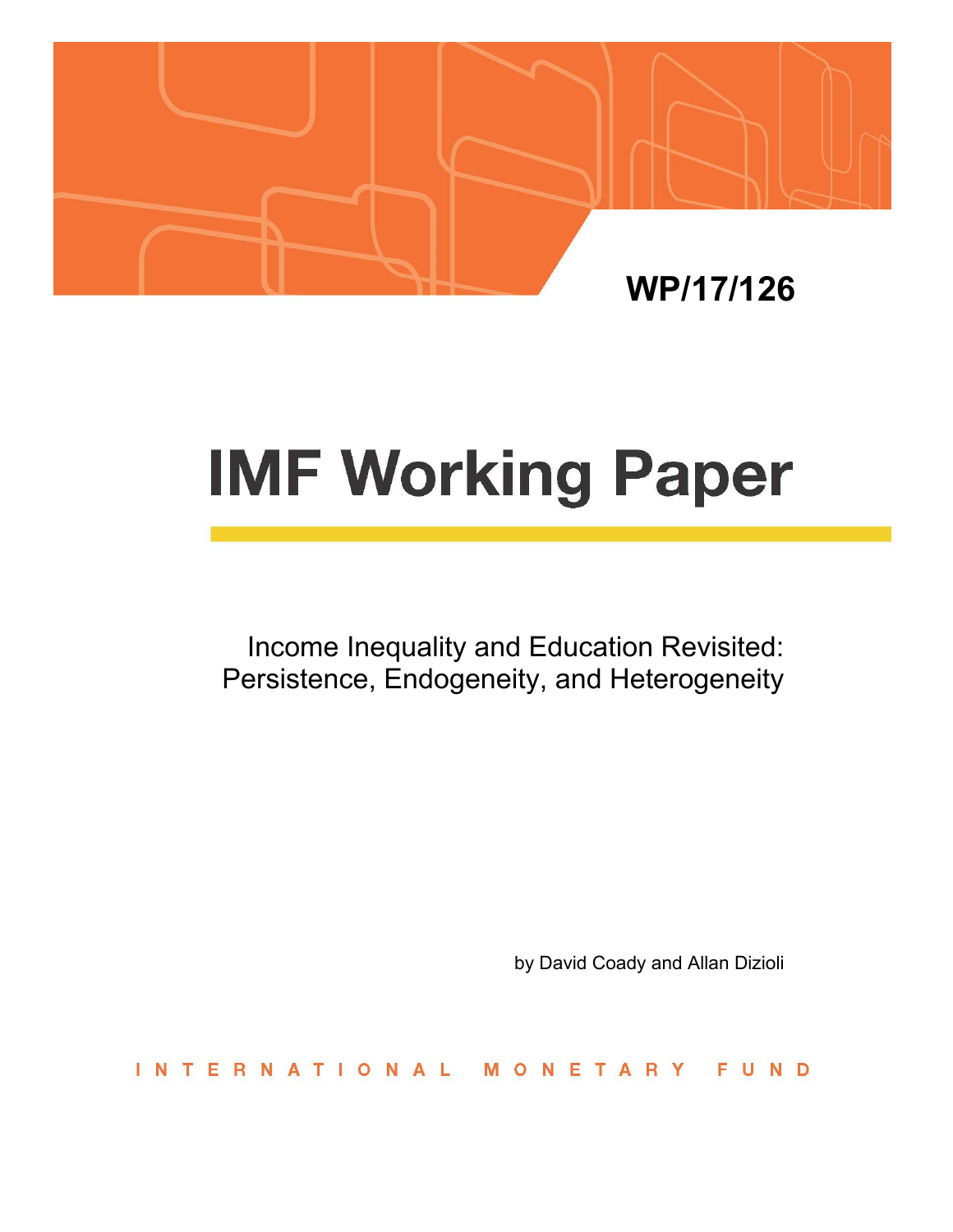#### **IMF Working Paper**

Fiscal Affairs Department

#### **Income Inequality and Education Revisited: Persistence, Endogeneity, and Heterogeneity**

#### **Prepared by David Coady and Allan Dizioli**

May 2017

*IMF Working Papers* **describe research in progress by the author(s) and are published to elicit comments and to encourage debate.** The views expressed in IMF Working Papers are those of the author(s) and do not necessarily represent the views of the IMF, its Executive Board, or IMF management.

#### **Abstract**

This paper presents new results on the relationship between income inequality and education expansion—that is, increasing average years of schooling and reducing inequality of schooling. When dynamic panel estimation techniques are used to address issues of persistence and endogeneity, we find a large, positive, statistically significant and stable relationship between inequality of schooling and income inequality, especially in emerging and developing economies and among older age cohorts. The relationship between income inequality and average years of schooling is positive, consistent with constant or increasing returns to additional years of schooling. While this positive relationship is small and not always statistically significant, we find a statistically significant negative relationship with years of schooling of younger cohorts. Statistical tests indicate that our dynamic estimators are consistent and that our identifying instruments are valid. Policy simulations suggest that education expansion will continue to be inequality reducing. This role will diminish as countries develop, but it could be enhanced through a stronger focus on reducing inequality in the quality of education.

JEL Classification Numbers: D30, H52, I24

Keywords: Education inequality, education levels, income inequality

Author's E-Mail Address: DCoady@imf.org; Allan.Gloe\_Dizioli@ecb.europa.eu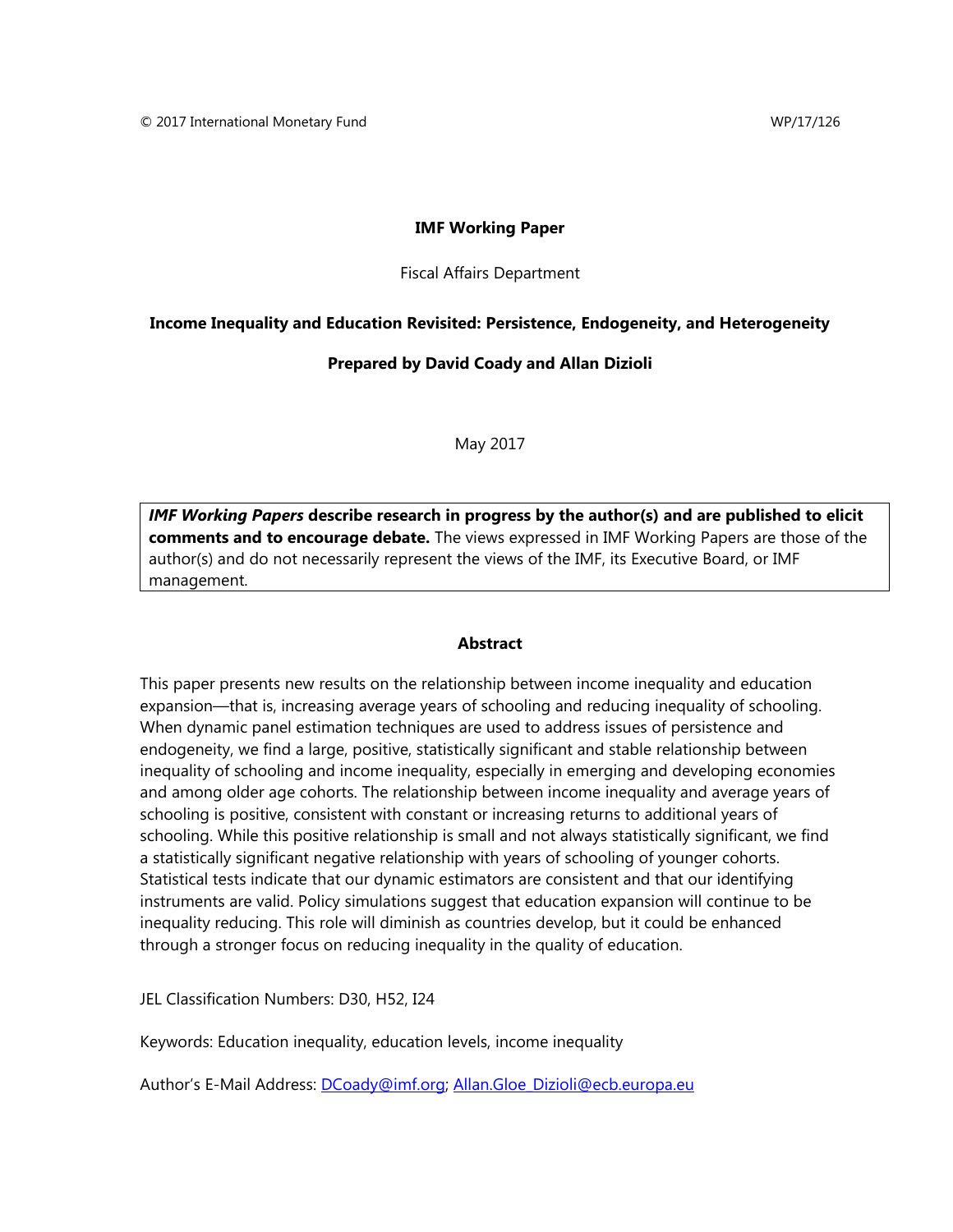| <b>Tables</b>                                                                       |  |
|-------------------------------------------------------------------------------------|--|
|                                                                                     |  |
| 2. Education and Income Inequality: Difference, GMM, Long Distance Estimates 12     |  |
|                                                                                     |  |
| 4. Implications of Changing Education Outcomes for Income Inequality, 1990–2005  14 |  |
| 5. Implications of Changing Education Outcomes for Income Inequality, 2005-2025  15 |  |
| Figures                                                                             |  |
|                                                                                     |  |
|                                                                                     |  |
| Appendixes                                                                          |  |
|                                                                                     |  |
|                                                                                     |  |
| Appendix Table                                                                      |  |
|                                                                                     |  |

**Contents** 

## Page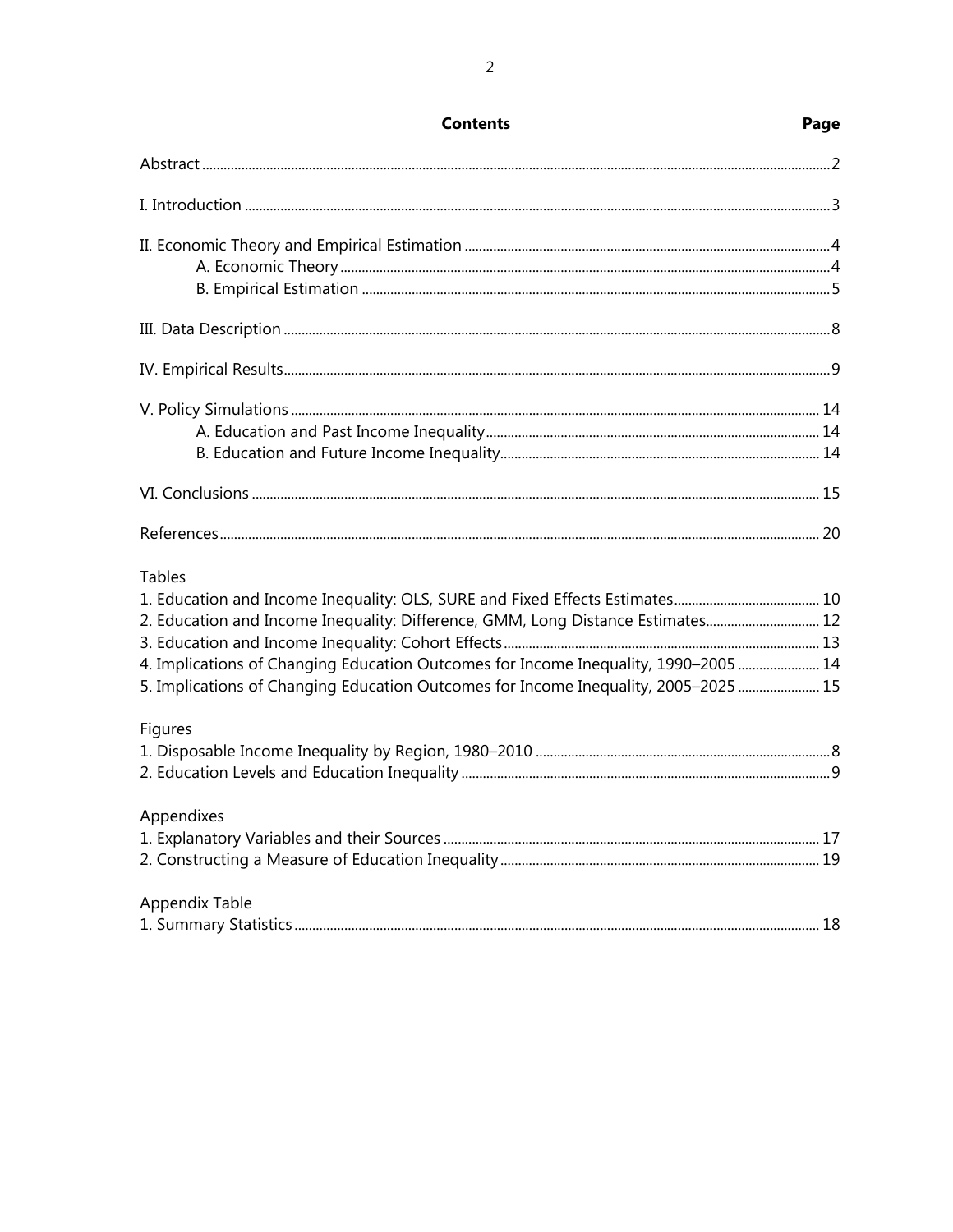#### **I. INTRODUCTION**

**The persistence of high and, in many countries, rising income inequality over recent decades is a growing concern for policy makers worldwide, and has received increasing attention both from economists and in public debate (OECD, 2008; Clements and others, 2015; Dabla-Norris and others, 2015).** Rising inequality has been attributed to a range of factors, including the globalization and liberalization of factor and product markets; skill-biased technological change; increases in labor force participation by low-skilled workers; declining top marginal income tax rates; increasing bargaining power of high earners; and the growing share of high-income couples and single-parent households (OECD, 2008; Alvaredo and others, 2013; Hoeller, Joumard, and Koske, 2014). However, many of these factors have also had beneficial effects on growth and poverty reduction both nationally and globally (Chen and Ravallion, 2010; Milanovic, 2012).

**The focus of this paper is on the relationship between education expansion and income inequality.** Expansion of education is often seen as an important policy instrument for combating rising income inequality over the medium term. Not only is education expansion viewed as being important for promoting economic growth (Barro, 2013; Hanushek, 2013), but it can also help to break the intergenerational transmission of poverty and reduce inequality of opportunity (Corak, 2013), which in turn reduces future income inequality. Reducing income inequality through education expansion would also reduce the need for fiscal redistribution through distortionary fiscal policies such as progressive income taxes or means-tested transfers. So, from this perspective, education expansion has a "win-win" potential to simultaneously achieve both efficiency and equity objectives.

**The paper extends the existing empirical literature in a number of dimensions.** First, it expands the econometric analysis to address key estimation challenges not addressed in the existing literature, more specifically the issues of the endogeneity of the education and income inequality relationship and the persistence of income inequality over time. Second, it uses a new database on income inequality that expands the period of analysis while recognizing the need to use comparable measures of income inequality. Thirdly, it allows for heterogeneity in the relationship between education expansion and income inequality across advanced and developing economies to capture possible differences in returns to education. Finally, it also allows for heterogeneity in the relationship between education expansion and income inequality across working-age groups since there is evidence that education and experience are complementary inputs in human capital formation so that returns to education, and thus income inequality, can be expected to increase with working age.

**The structure of the paper is as follows.** In Section 2 we briefly discuss the conceptual framework underpinning the analysis of the impact of education expansion on income inequality and outline our empirical strategy for estimating this relationship. Section 3 discusses the data used in the analysis. Section 4 presents results based on these data and estimation methods, and compares them with the existing literature. Based on these results, Section 5 uses simulation analysis to discuss the implications of past and future changes in education outcomes for income inequality. Section 6 concludes.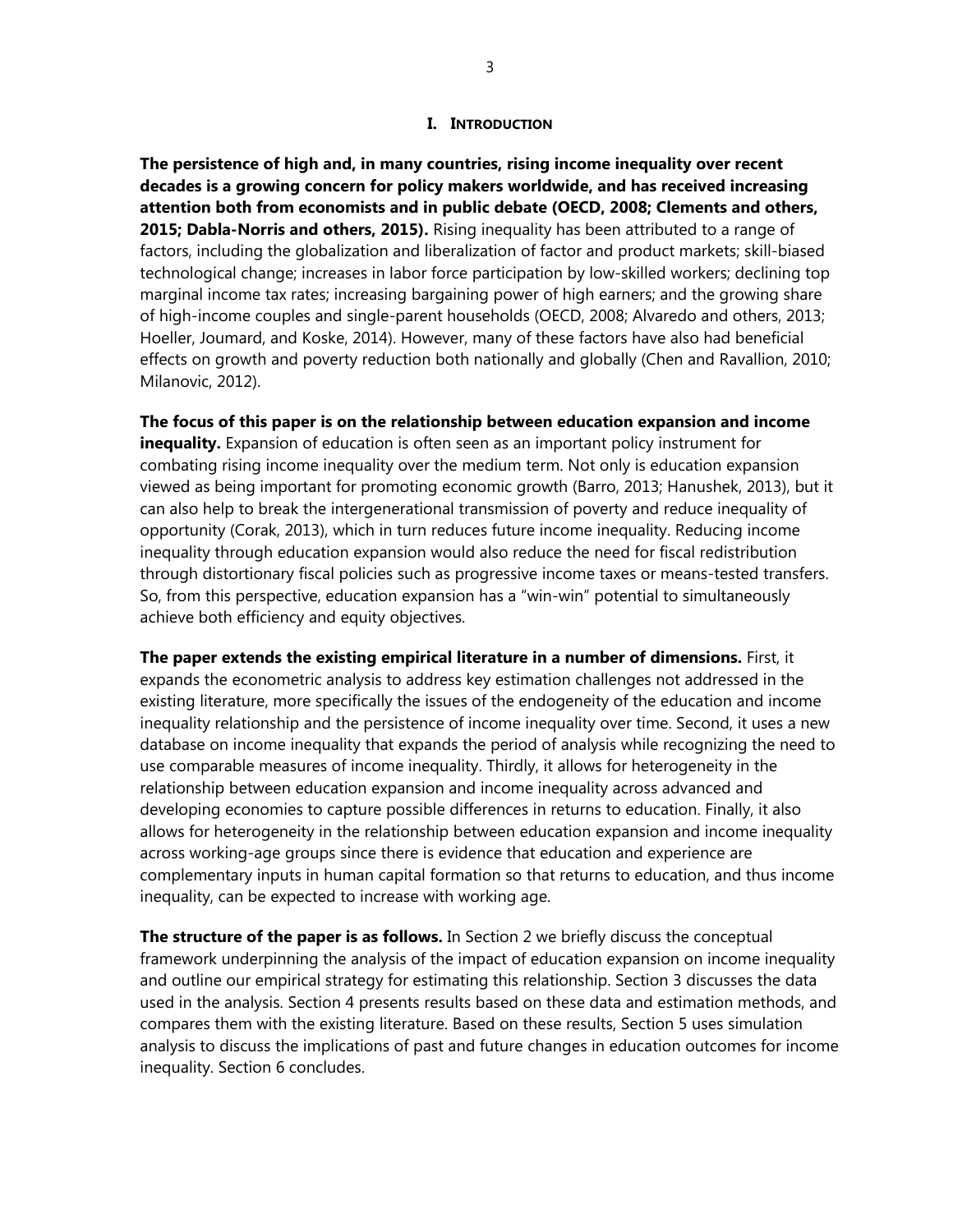#### **II. ECONOMIC THEORY AND EMPIRICAL ESTIMATION**

#### **A. Economic Theory**

**The standard theoretical framework for analyzing the relationship between education expansion and income inequality is the traditional human capital model.** This model implies that the distribution of income (or earnings) is determined by both the level and distribution of education (or schooling) across the population. Using this model, earnings (Y) of an individual with S years of schooling can be approximated as<sup>1</sup>:

$$
\log Y_s = \log Y_0 + rS + u
$$

where  $Y_0$  is the earnings of individuals with zero formal education, r is the rate of return to an additional year of schooling, and *u* captures other factors that influence earnings independent of education. The dispersion of earnings across individuals in a population can then be written as follows, with bar superscript denoting mean values:

$$
Var (\log Y_s) = \bar{r}^2 Var(S) + Var(r) Var(S) + \bar{S}^2 Var(r) + 2\bar{r}\bar{S} Cov(r, S)
$$

$$
+ Cov(r, S)^2 + Var(u) + 2 Cov(r, S u)
$$

Therefore, an increase in education inequality, Var(S), keeping the average level of schooling and other factors constant, unambiguously results in higher income inequality—i.e., the first two terms are unambiguously positive. However, the impact on income inequality of increasing the average level of schooling,  $\overline{S}$ , keeping other factors constant, will depend on the relationship between r and S, i.e. Cov(r,S) —i.e., on the combined effect of the third and fourth terms. If the return to an extra year of schooling is constant across levels of schooling, so that  $Cov(r, S)=0$ , then an increase in the average level of schooling will unambiguously result in higher income inequality. Similarly, if the return to an extra year of schooling is higher at higher levels of schooling (Colclough and others, 2010; Castelló-Climent and Doménech, 2014), so that Cov(r, S)>0, then an increase in the average level of schooling will also unambiguously result in higher income inequality. However, if returns are lower at higher levels of education, as suggested by much of the empirical literature (Psacharopoulos and Patrinos, 2004), so that Cov(r, S)<0, then this will attenuate the increase in income inequality and, if sufficiently negative, may actually result in an increase in average schooling leading to a net decrease in income inequality.<sup>2</sup>

 $\overline{a}$ 

 $1$  Schooling is taken here as a proxy for human capital. More generally, it can also be viewed as a proxy for other forms of human capital accumulation such as on-the-job training. For a discussion of the importance of schooling quality, see Barro (2013) and Hanushek and Wobmann (2010). For a review of country-level estimates based on household survey data, see Montenegro and Patrinos (2014).

 $2$  Note that the total impact of education expansion on income inequality will depend on the relationship between average schooling and its dispersion. For instance, at the early stages of development, both the average level and dispersion of schooling are typically low. Expansion of education will initially tend to increase income inequality as a few more individuals gain higher education and earnings, but eventually lower the inequality of education and earnings as education becomes more widespread. The increase in the supply of high-education individuals will also tend to decrease the skilled wage premium and thus also income inequality. The net effect of education expansion on income inequality will therefore depend on the relative sign and magnitudes of these (continued)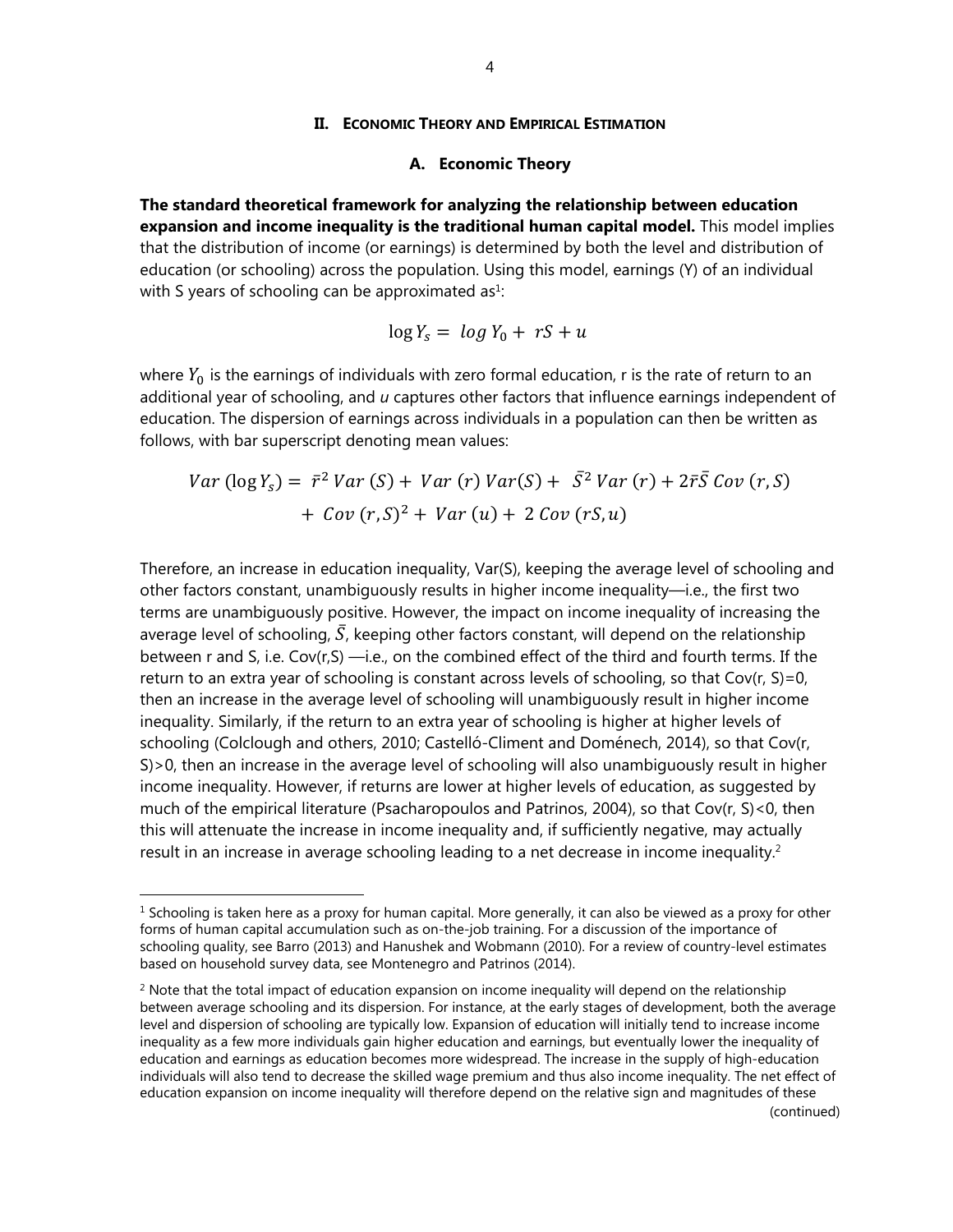## **B. Empirical Estimation**

**To test the empirical relationship between income inequality and the average level of education and education inequality, we use the following country-panel specification:** 

$$
I_{it} = \beta_0 + \beta_1 E_{it} + \beta_2 \sigma_{it} + \beta_3 X_{it} + \alpha_i + \varepsilon_{it}
$$

where subscripts refer to country *i* and year *t* respectively, I is a measure of income inequality, E is average years of education, σ is a measure of education inequality, X denotes other variables that impact income inequality independently of education outcomes,  $\alpha$  captures unobserved time-invariant country-fixed effects, and ε captures other unobserved determinants that can vary across countries and time periods.

**The data sources for the key income inequality and education variables used in the analysis are as follows** (see Appendix 1 for details on the other explanatory variables included in the regression)**:** 

- *Income Inequality* (I): For our analysis we use the Gini coefficient for disposable income inequality as our dependent variable since this is the inequality index that is most widely available and used in the related literature. We use an updated Gini coefficient database based on that assembled by Bastagli, Coady and Gupta (2012), which emphasized the need for comparability of country inequality estimates across time. Gini estimates are taken at five-year intervals.
- *Average Education* (E): The average level of education of a country is taken as the average years of school attainment for the population aged 25 and over from Barro and Lee (2013). These data are collected from census and survey information in five-year intervals, as compiled by UNESCO, Eurostat, and other sources. Average education is constructed based on the distribution of education attainment in the population over age 25, by fiveyear age groups and, for most cases, in six attainment categories: no formal education, incomplete primary, complete primary, incomplete secondary, complete secondary, and complete tertiary.
- *Education Inequality* (σ): The inequality of education in a country is taken as the Gini coefficient of years of education for a given five-year interval based on educational attainment data from Barro and Lee (2013). Appendix 2 discusses the construction of this Gini in more detail.

**Our point of departure is the papers by De Gregorio and Lee (2002), Castelló-Climent and Doménech (2014), and Dabla-Norris and others (2015)—henceforth referred to as DGL, CCD, and DNO, respectively.** DGL used country-panel data for around 70 advanced and developing economies covering the five-year periods from 1965 to 1990. They estimated the relationship between education outcomes and income inequality (as captured by the Gini

 $\overline{a}$ 

<sup>&</sup>quot;composition" and "compression" effects, and is more likely to be positive at low levels of development and education attainment (Knight and Sabot, 1983).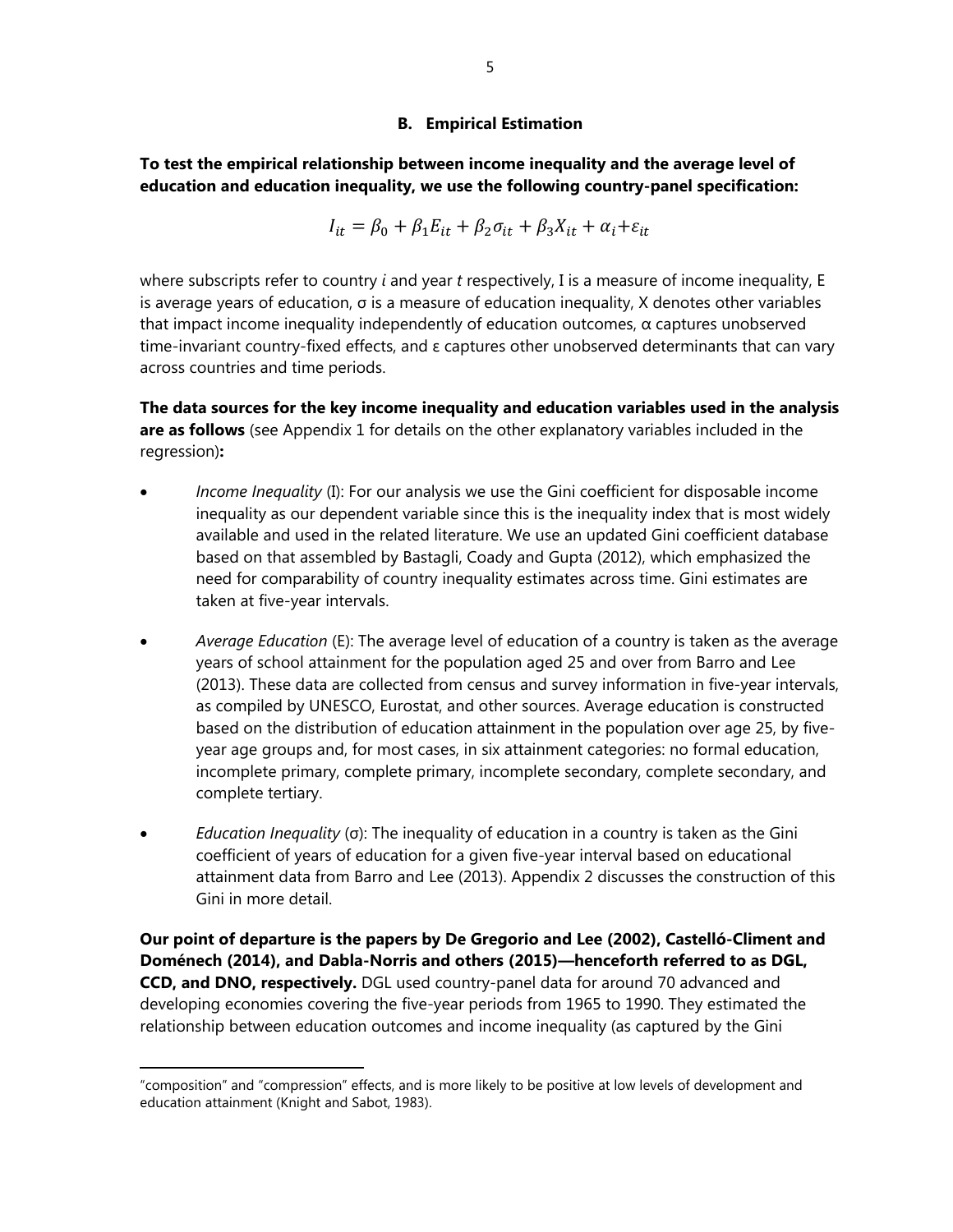coefficient for disposable income) using the technique of seemingly unrelated regressions (SURE). Exploiting only the cross-country variation, they assumed that coefficient estimates were common across panels and thus ignored country-fixed effects. If these assumptions are valid then SURE provides more efficient estimates than OLS. As with previous attempts to estimate the relationship between education and income inequality<sup>3</sup>, they found that income inequality increases with education inequality and decreases with the average level of education. However, the positive coefficient on inequality of education was statistically insignificant when controls for a country's GDP per capita and the level of public social spending were added.

**Similar results were found by CCD, who extended the database to 2010 and used a fixedeffects estimation model to control for unobserved factors (such as historical factors, institutions, or culture) specific to a country that affect the level of income inequality but do not change over time.** They also used the Gini measure of inequality from the SWIID database (unlike DGL who used the WIID database). Since there are valid concerns about the use of these Gini coefficients, in the current paper we use the Gini database constructed by Bastagli, Coady and Gupta (2012), which emphasizes the importance of comparability of inequality measures over time.4 CCD also controlled for other factors such as technological change (i.e, a time trend and the share of high-technology exports in total exports) and globalization (i.e., proxies for trade and financial openness). Reflecting their primary focus on "the race between education and technological change" they also include variables for the ratio of the average years of tertiary to primary education in the population 25 years and older as well as the Gini coefficient for education outcomes. When controlling for fixed effects, the authors find a positive relationship between inequality of education outcomes and income inequality, although this is not always significant. They also find a negative relationship between the relative supply of skills, which we interpret as their proxy for the level of education, and income inequality, although again this is not significant in all specifications.

**DNO also used a fixed-effects estimation model with average years of education and education inequality as dependent variables along with other dependent variables similar to those used in CCD.** Their analysis does not find any statistically significant relationship between the income Gini and education inequality and education levels. They find a negative but insignificant relationship between education inequality and income inequality and a positive (negative) but insignificant relationship for education level in advanced (emerging) countries. They do however find a significantly positive (negative) relationship between education level and the share of income accruing to the top (middle) income decile.

## **This paper extends the estimation strategy to address two remaining econometric issues, namely, persistence and endogeneity:**

 *Persistence of Income Inequality:* Income inequality tends to change only slowly over time with very little within-country variation over the sample period, suggesting that there

 $\overline{a}$  $3$  For reviews of past studies, see Psacharopoulos and Woodhall (1985, pp264-70) and Ram (1989).

<sup>&</sup>lt;sup>4</sup> The use of country fixed-effects estimators will control for time-invariant differences in income inequality measures across countries, e.g. due to the use of different household surveys based on incomes, expenditures or consumption. See Jenkins (2015) for a detailed and critical discussion of the issues that arise with the use of the WIID and SWIID income inequality databases.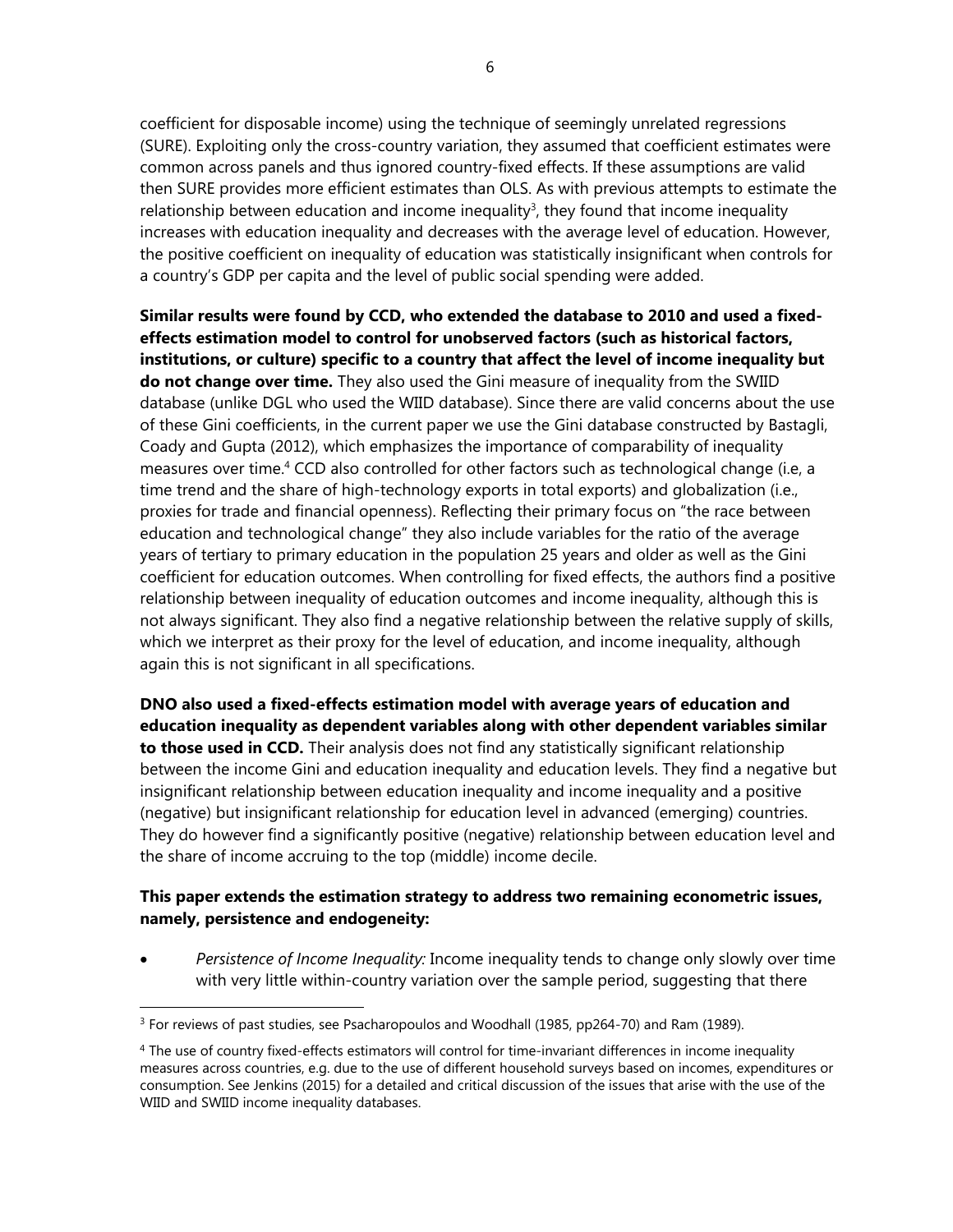may be some, possibly unobserved, slowly-changing factors that explain this persistence. For example, this state dependence could reflect factors that prevent intergenerational mobility so that it is harder for a person born poor to achieve social mobility than for a person born in the middle class (Corak, 2013). If these unobserved factors are correlated with education outcomes, then the estimated OLS and fixed-effects coefficients can be biased.

 *Endogeneity of Education Outcomes:* Any observed relationship between education outcomes and income inequality may reflect reverse causation, i.e., current income inequality also affects current educational attainment and its dispersion. Therefore, any unobserved factors that affect income inequality and also education outcomes can bias the estimated relationship between education outcomes and income inequality.

**To address these two issues, we use dynamic panel estimation techniques.** To control for persistence, it is common to include past income inequality levels as an additional independent variable. However, by construction, this implies that the exogeneity assumption in the fixedeffects estimator is violated so that fixed-effects estimates are then biased (Nickell, 1981). To address this problem, Arellano and Bond (1991) suggest using a first-differenced GMM (Diff-GMM) estimator that also deals with the endogeneity problem by first differencing the data and then deploying suitably lagged values of the independent and dependent variables as instruments.5 However, Blundell and Bond (1998) show that the Diff-GMM estimator suffers from the weak instrument problem when the number of time periods is small and that this bias is exacerbated when the time series are persistent. Building on Arellano and Bover (1995), the system GMM estimator (Sys-GMM) developed by Blundell and Bond (1998) addresses this weak instrument problem by exploiting level restrictions which remain informative even in the presence of persistence. Thus, where the number of time periods is small and in the presence of persistence, Sys-GMM estimator can produce dramatic efficiency gains over the basic Diff-GMM estimator.<sup>6</sup> For this reason, our preferred model is the Sys-GMM estimator.

**Recent research has shown that Sys-GMM may equally suffer from the weak instrument problem, particularly when the time series is large and when substantial unobserved heterogeneity exists (Hayakawa, 2006; Bun and Windmeijer, 2010).** We therefore complement our Sys-GMM estimates by using the approach adopted by Barro and Lee (2010), which instruments a cohort's schooling with the educational attainment of its parents (Ins-GMM). Finally, to further test the robustness of our estimates, we employ the long-difference instrumental variables estimator proposed by Hahn, Hausman and Kuersteiner (2006), which has

 $\overline{a}$ 

<sup>&</sup>lt;sup>5</sup> This approach is typically seen as superior to that suggested by Anderson and Hsiao (1982) that includes the dependent variable lagged two periods as an independent variable in the differenced equation, which results in biased coefficients when the number of time periods is small.

 $6$  Note also that the implicit assumption in Sys-GMM is that independent variables are predetermined (or weakly exogenous), depending only on past values of income inequality. For example, when a family decides on the choice of education in year t, it takes into account income developments up to this year and does not anticipate future income developments. This assumption can be tested with a Hausman test. The assumption of weak exogeneity also implies a lack of autocorrelation in the error terms. Testing for lack of second-order correlation in the difference equation is therefore equivalent to testing the validity of the weak exogeneity assumption. For this reason, in addition to the Hausman test, we also do the AR(2) test suggested by Arellano and Bond (1991).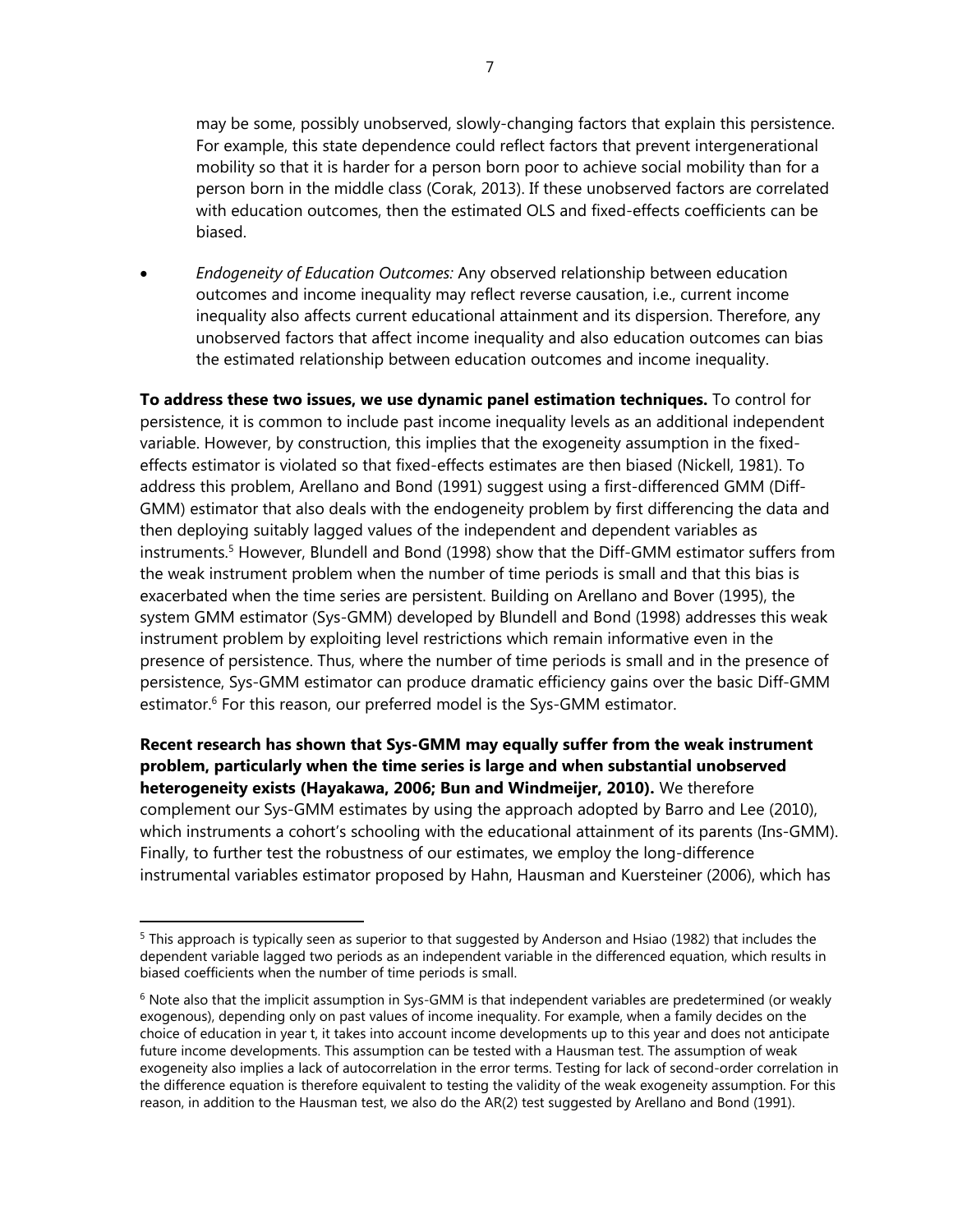been shown to be much less biased and more efficient than conventional implementations of the Sys-GMM when the number of time periods is small and in the presence of persistence.

## **III. DATA DESCRIPTION**

**As indicated, the measure of income inequality used in the analysis is the Gini coefficient for disposable income, taken from the database constructed by Bastagli, Coady and Gupta (2012).** More specifically, we use Gini coefficients for five-year intervals from 1980 to 2010. Based on this, Figure 1 shows the profile of regional average income inequality over the last four decades. Whereas Gini coefficients are available from 1980 for advanced economies, for many other regions they are only available from 1990 onwards.



## **Figure 1. Disposable Income Inequality by Region, 1980–2010**

coefficients are regional averages of country-level estimates at 5-year intervals. Source: Updated by authors based on Bastagli, Coady and Gupta (2012).

**Average income inequality is lowest in advanced countries (ADV) but has increased steadily over the last four decades.** In Emerging European countries (EE), income inequality exhibits a step increase between 1990 and 1995, a period of substantial structural change associated with transition to market economies, but has stayed relatively stable (with a slight decrease) since then. Average income inequality in the Asian and Pacific (AP) and in the Middle East and North Africa (MENA) regions are higher than in ADV and EE and have also increased steadily over recent decades. More striking is the relatively large level of income inequality in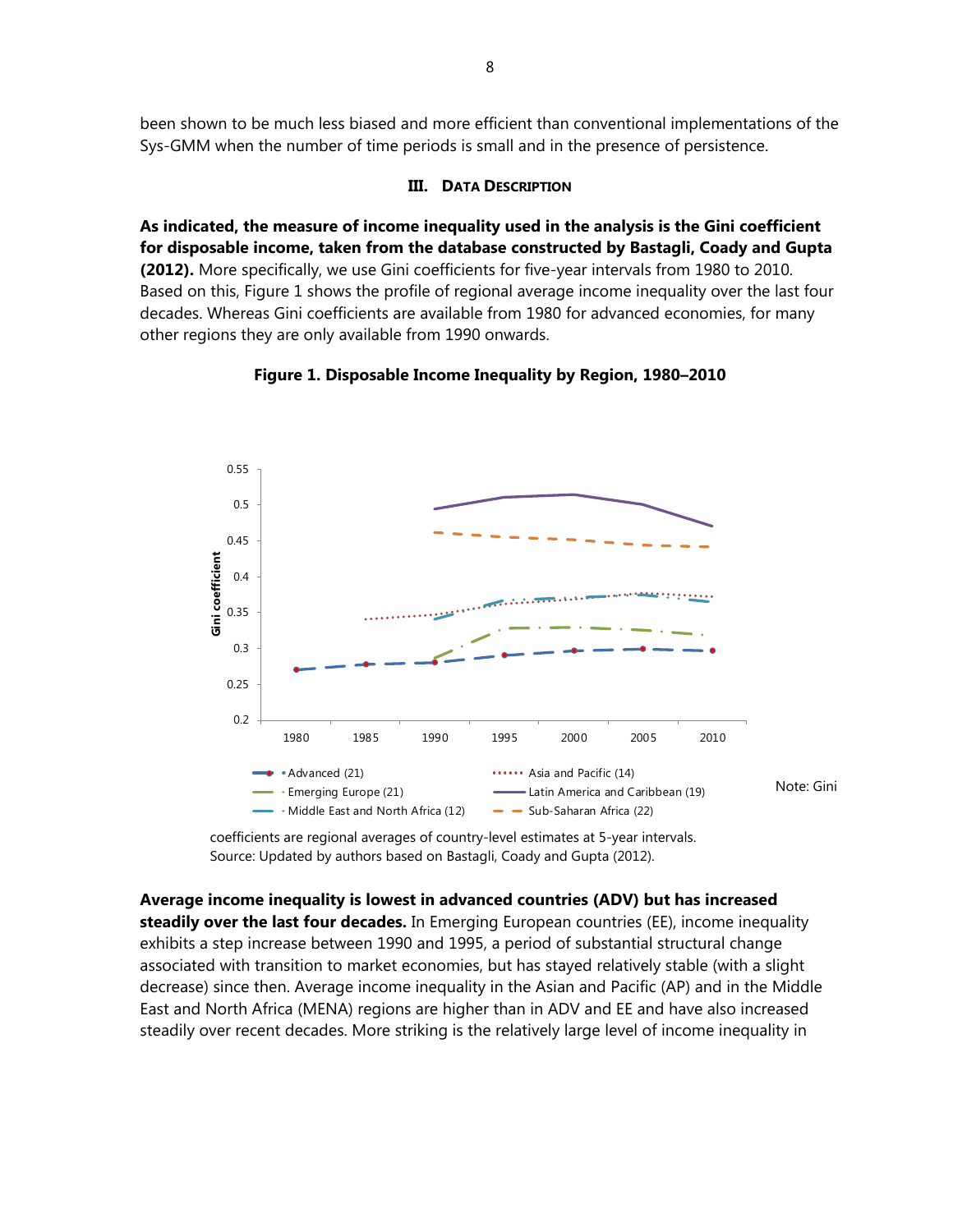countries in sub-Saharan Africa (SSA) and especially in Latin America and the Caribbean (LAC).7 In SSA, while income inequality has been declining slowly it still remains among the highest in the world. Similarly, although average income inequality in LAC has declined sharply since its peak in 2000 it still has the most unequal income distribution in the world.

**Figure 2 plots the inequality of education against average years of schooling for different country groupings.** As expected, the data suggest an inverted-U relationship with education inequality increasing over lower levels of schooling before declining. However, the precise relationship seems to differ across country groups. Noticeable is the relatively sharp increase in education inequality in MENA and SSA countries as education expands from initial low levels. As a result, at around an average of 4 years of schooling, education inequality was substantially higher in MENA and SSA than in AP or LAC. Therefore, MENA and SSA appear to have experienced a much more unequal early expansion of education than in other regions, although there is some evidence that education inequality is beginning to decrease sharply as access to education expands further.<sup>8</sup>





Note: Lines are based on non-parametric regressions. Source: Based on data from Barro and Lee (2013).

 $\overline{a}$ 

#### **IV. EMPIRICAL RESULTS**

**To facilitate comparison with the existing literature, we start by estimating the above equation using SURE and fixed-effects estimators.** Table 1 (column 1) shows the correlations between both education levels and education inequality and income inequality based on an OLS estimator. Whereas income inequality is lower at higher education levels (consistent with

 $<sup>7</sup>$  Note that income inequality measures in both LAC and SSA are typically based on consumption or expenditure</sup> inequality, which tends to be lower than the income inequality measures typically used in ADV and EE. Therefore, the gap between ADV and other country groups may actually be higher.

<sup>&</sup>lt;sup>8</sup> Whereas in ADV and EE much of the expansion in education levels between 1950 and 2010 came from a decreasing share of the working population with primary education, in other regions, but especially in MENA and SSA, it has been driven by a decreasing share of the working population with no formal education.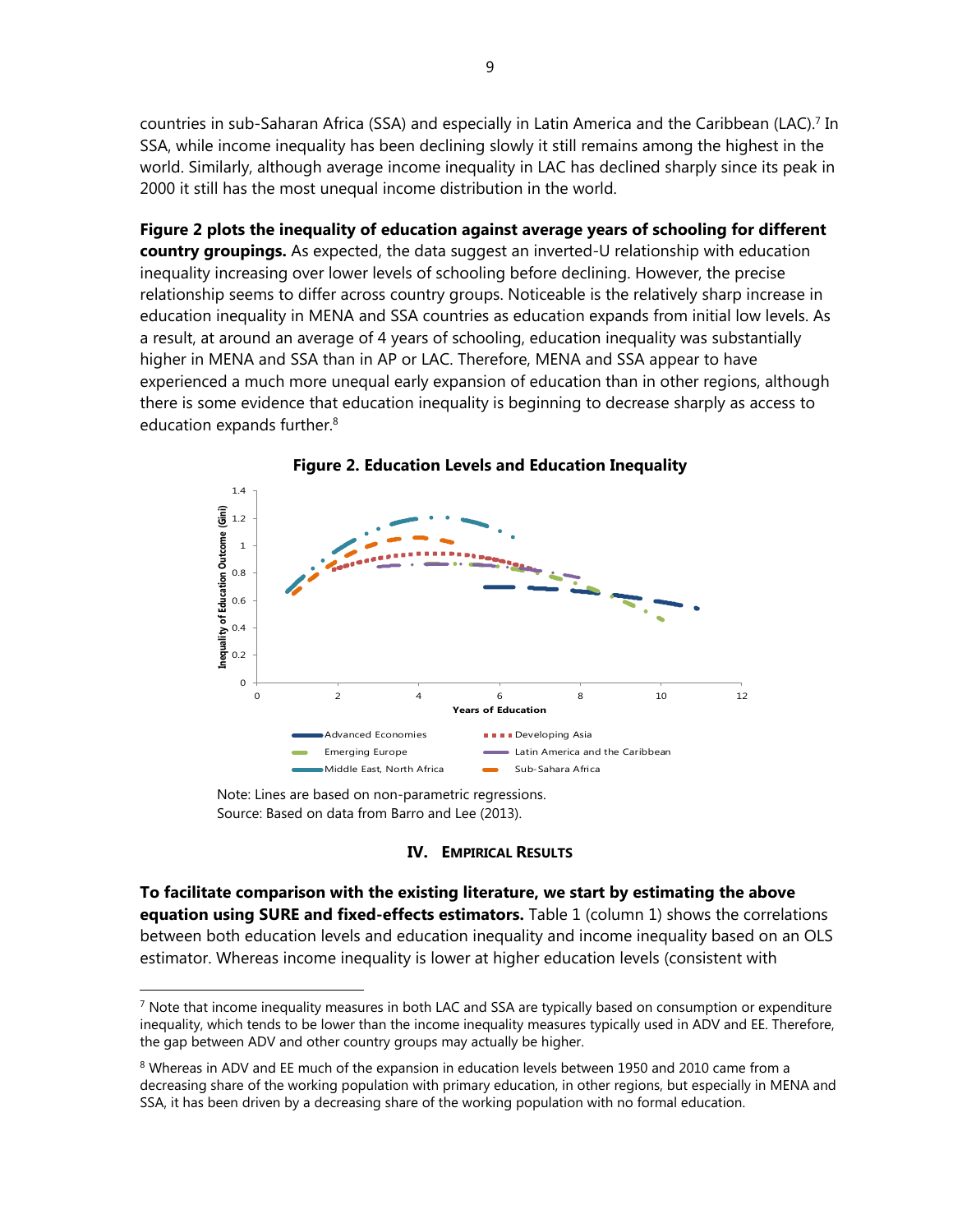decreasing returns to education), income inequality decreases with education inequality, although this relationship is insignificant. Together, variation in these variables explains 22 percent of the total variation in income inequality. Most of the variation in income inequality is explained by cross-country variation as opposed to changes over time. For instance, when time dummies are added (column 2) the explained variation increases to just 30 percent. However, when country-dummies are also added the explained variation increases to 87 percent. While both coefficients are negative and significant when time dummies are included, both are insignificant when country dummies are added highlighting the importance of controlling for country-fixed effects.

|                                 | OLS Time    |             |             |                |             |              |
|---------------------------------|-------------|-------------|-------------|----------------|-------------|--------------|
|                                 | OLS Simple  | OLS Time    | and Country | <b>OLS All</b> | <b>SURE</b> | <b>FEALL</b> |
|                                 | (1)         | (2)         | (3)         | (4)            | (5)         | (6)          |
| Gini Education                  | $-2.909$    | $-18.094*$  | 0.000       | $-5.847$       | $-1.498$    | 3.300        |
|                                 | (0.77)      | (0.09)      | (1.00)      | (0.55)         | (0.88)      | (0.68)       |
| Schooling                       | $-1.716***$ | $-3.101***$ | $-0.395$    | $-0.797$       | $-0.980*$   | $-0.795*$    |
|                                 | (0.00)      | (0.00)      | (0.58)      | (0.14)         | (0.09)      | (0.09)       |
| GDP                             |             |             |             | 9.322**        | 11.858***   | 7.696**      |
|                                 |             |             |             | (0.03)         | (0.01)      | (0.03)       |
| GDP <sup>2</sup>                |             |             |             | $-0.571**$     | $-0.647***$ | $-0.398**$   |
|                                 |             |             |             | (0.02)         | (0.01)      | (0.02)       |
| Openness                        |             |             |             | $-7.479**$     | $-2.945$    | 3.411        |
|                                 |             |             |             | (0.03)         | (0.15)      | (0.25)       |
| Social Protection               |             |             |             | $-0.499***$    | $-0.491***$ | $-0.040$     |
|                                 |             |             |             | (0.00)         | (0.00)      | (0.65)       |
| Population over 65              |             |             |             | 0.256          | $0.409*$    | $0.419**$    |
|                                 |             |             |             | (0.31)         | (0.07)      | (0.03)       |
| Population less than 15         |             |             |             | $0.349**$      | $0.523***$  | 0.185        |
|                                 |             |             |             | (0.02)         | (0.00)      | (0.15)       |
| Inflation                       |             |             |             | $0.001***$     | $-0.017$    | $0.000***$   |
|                                 |             |             |             | (0.00)         | (0.52)      | (0.00)       |
| Urban                           |             |             |             | $0.069**$      | 0.003       | $-0.145**$   |
|                                 |             |             |             | (0.04)         | (0.95)      | (0.02)       |
| <b>Capital Account Openness</b> |             |             |             | $0.045**$      | 0.016       | 0.005        |
|                                 |             |             |             | (0.03)         | (0.35)      | (0.73)       |
| Credit Growth                   |             |             |             | $0.031**$      | $0.021**$   | $0.018***$   |
|                                 |             |             |             | (0.02)         | (0.03)      | (0.00)       |
| N                               | 873         | 873         | 873         | 418            | 32          | 418          |
| Adjusted $R^2$                  | 0.22        | 0.29        | 0.85        | 0.78           | 0.82        | 0.17         |

## **Table 1. Education and Income Inequality: OLS, SURE and Fixed Effects Estimates**

Note: p-values in parentheses: \*  $p$  < 0.1 \*\*  $p$  < 0.05 \*\*\*  $p$  < 0.01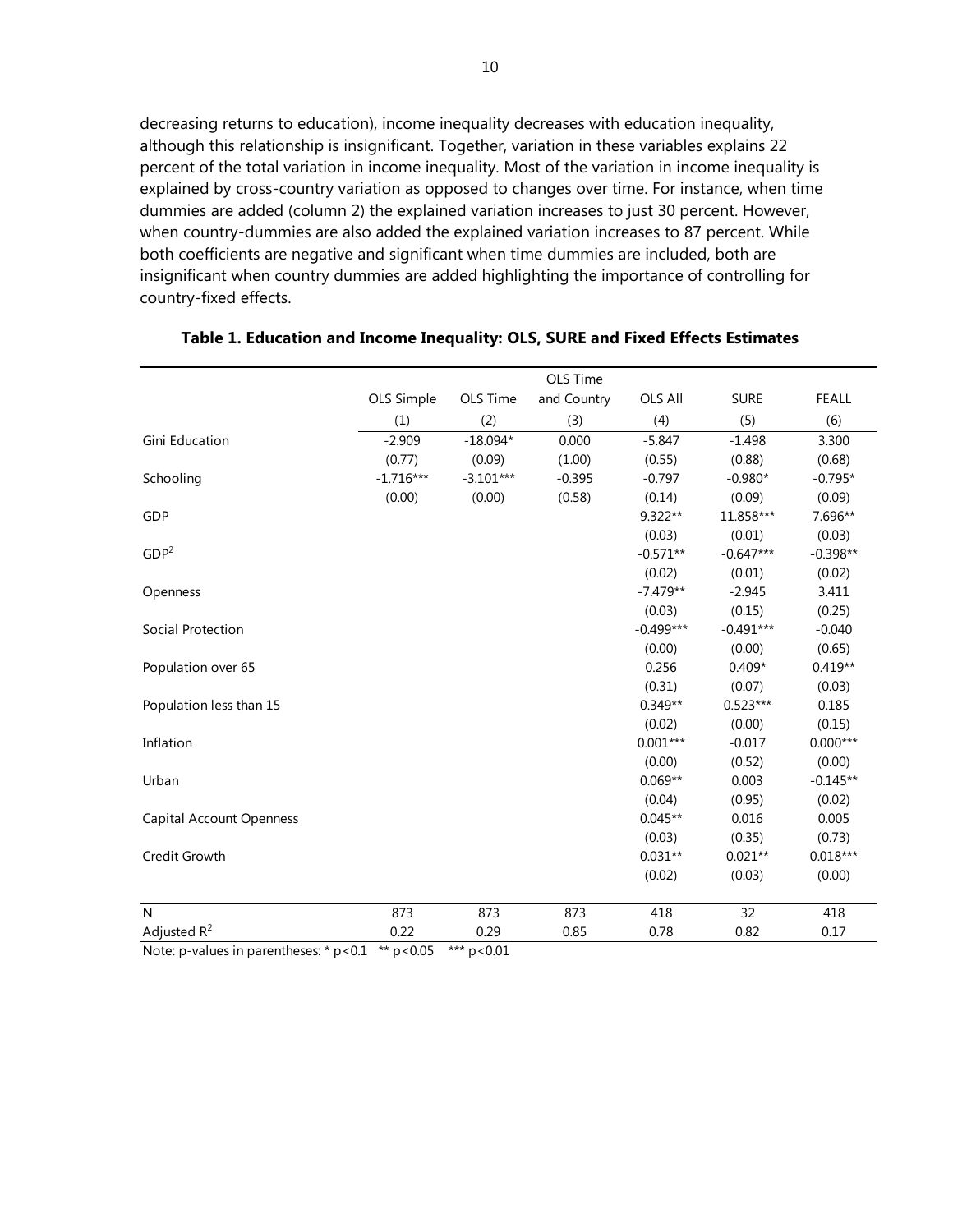**When other determinants of income inequality are added to the specification (column 4),**  the coefficient signs on both education level and education inequality remain negative but the coefficients become smaller in absolute terms (compared to column 2) and insignificantly different from zero. The explained variation decreases to 79 percent reflecting the absence of country dummies. Estimating this relationship using SURE results in a smaller (in absolute terms) and still insignificantly negative coefficient on education inequality, but the negative coefficient on education level becomes larger in absolute terms and significant. Applying fixed effects results in the negative coefficient on education levels decreasing in absolute terms and remaining significant. Although the coefficient on education inequality now becomes positive it remains insignificant.

**Table 2 presents the results when we attempt to control for endogeneity and persistence.**  With the first-difference estimator, the coefficient on education levels remains negative, decreases in absolute terms compared to the fixed effects estimate but now becomes insignificant. Consistent with theory, the coefficient on education inequality remains positive although still insignificant. Under both difference GMM (Diff-GMM) and system GMM (Sys-GMM) the positive coefficient on education inequality increases around six fold and becomes significant at the 10 and 5 percent levels respectively, while the coefficient on education levels becomes positive but remains insignificant.9 When we instrument education levels and education inequality using parents' schooling levels (Ins-GMM) the coefficient on education inequality remains positive, large and significant, while the positive coefficient on education level now becomes significant. Therefore, the coefficients on education inequality and levels remain quite stable across all the GMM estimators. The Arellano Bond tests for the serial correlation of the disturbances indicate that our GMM estimators are consistent. Moreover, both the Sargan and Hansen tests for over-identifying restrictions do not reject the hypothesis that our instruments are valid in our GMM estimations. Under the long-distance estimator, the positive coefficient on education inequality becomes smaller and insignificant while the coefficient on education levels remains positive but is smaller and insignificant. However, the insignificance found when running the long distance estimator could be explained by the reduction in the number of observations that we have to incur to implement this estimation.

**When we allow these coefficients to differ between advanced and other countries, we find that the positive coefficient on education inequality is halved in advanced while the coefficient on education level remains positive and insignificant in both sets of countries.**

This result suggests that the impact of education inequality on income inequality is not homogeneous across different levels of development and shows that reducing education inequality is an even more important policy for developing countries while becoming less important as countries develop.

 $\overline{a}$ 

<sup>&</sup>lt;sup>9</sup> We conducted a Wald test to assess the importance of keeping both education inequality and level in the regressions. We rejected the null of the test at 1 percent significance so decided to keep education level in the regressions.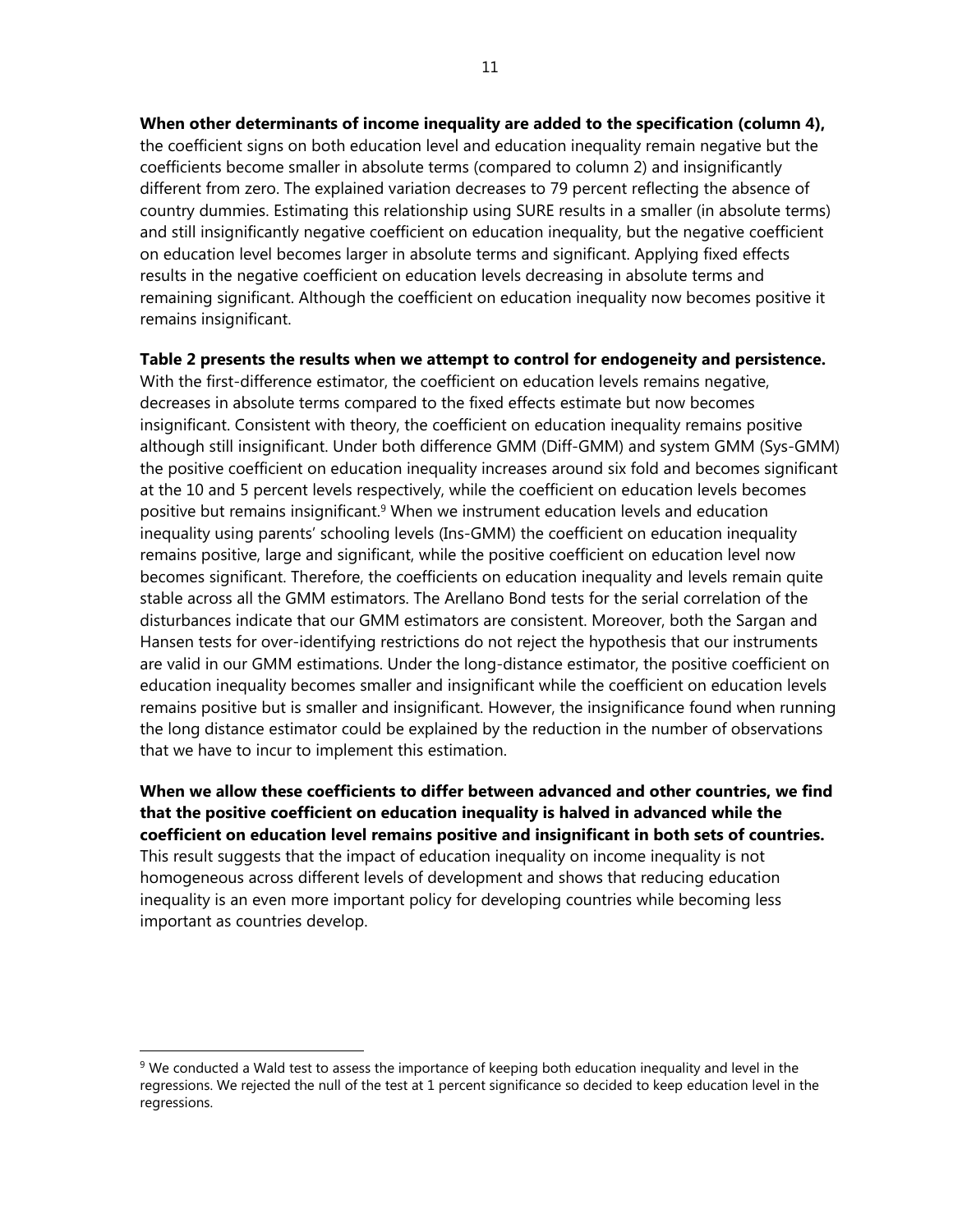|                                 | First Difference | Diff-GMM Sys-GMM |             | Ins-GMM     | Long Difference | Sys-GMM     |
|---------------------------------|------------------|------------------|-------------|-------------|-----------------|-------------|
|                                 | (1)              | (2)              | (3)         | (4)         | (5)             | (6)         |
| Gini Education                  | 6.213            | 36.816*          | 34.445**    | 30.466**    | 12.101          | 31.038**    |
|                                 | (0.42)           | (0.05)           | (0.02)      | (0.03)      | (0.18)          | (0.03)      |
| Schooling                       | $-0.390$         | 1.087            | 1.310       | $1.453**$   | 0.194           | 0.965       |
|                                 | (0.36)           | (0.32)           | (0.13)      | (0.05)      | (0.73)          | (0.24)      |
| <b>Gini Education Advanced</b>  |                  |                  |             |             |                 | $-15.740**$ |
|                                 |                  |                  |             |             |                 | (0.02)      |
| Schooling Advanced              |                  |                  |             |             |                 | 0.123       |
|                                 |                  |                  |             |             |                 | (0.52)      |
| GDP                             | 11.566**         | 13.420*          | 11.582***   | 11.464***   | 6.986*          | 14.077***   |
|                                 | (0.03)           | (0.06)           | (0.00)      | (0.00)      | (0.06)          | (0.00)      |
| GDP <sup>2</sup>                | $-0.599**$       | $-0.714*$        | $-0.694***$ | $-0.703***$ | $-0.463**$      | $-0.830***$ |
|                                 | (0.03)           | (0.06)           | (0.00)      | (0.00)      | (0.03)          | (0.00)      |
| Openness                        | 4.481**          | $4.755*$         | 0.820       | 0.325       | 2.953           | $-0.860$    |
|                                 | (0.04)           | (0.07)           | (0.78)      | (0.91)      | (0.19)          | (0.67)      |
| Social Protection               | $-0.068$         | $-0.120$         | $-0.236$    | $-0.162$    | $-0.115$        | $-0.239$    |
|                                 | (0.50)           | (0.53)           | (0.16)      | (0.27)      | (0.26)          | (0.12)      |
| Population over 65              | 0.299            | 0.382            | 0.157       | 0.014       | $0.373*$        | 0.004       |
|                                 | (0.23)           | (0.12)           | (0.56)      | (0.95)      | (0.07)          | (0.98)      |
| Population less than 15         | 0.132            | 0.010            | 0.028       | 0.103       | 0.120           | 0.033       |
|                                 | (0.44)           | (0.97)           | (0.81)      | (0.32)      | (0.31)          | (0.82)      |
| Inflation                       | $0.001***$       | $0.000***$       | $0.000*$    | $0.000*$    | 0.000           | $0.001**$   |
|                                 | (0.00)           | (0.00)           | (0.06)      | (0.05)      | (0.64)          | (0.01)      |
| Urban                           | $-0.124$         | $-0.195*$        | $-0.019$    | $-0.025$    | $-0.094$        | 0.001       |
|                                 | (0.14)           | (0.09)           | (0.51)      | (0.41)      | (0.18)          | (0.97)      |
| <b>Capital Account Openness</b> | 0.014            | 0.014            | $0.025*$    | $0.026*$    | 0.010           | $0.033**$   |
|                                 | (0.28)           | (0.43)           | (0.08)      | (0.08)      | (0.48)          | (0.01)      |
| Credit Growth                   | $0.017**$        | 0.014            | $-0.001$    | 0.004       | 0.005           | 0.008       |
|                                 | (0.01)           | (0.20)           | (0.90)      | (0.56)      | (0.56)          | (0.33)      |
| L.gini_net                      |                  | $0.416**$        | $0.644***$  | $0.593***$  | 0.588***        | $0.503***$  |
|                                 |                  | (0.01)           | (0.00)      | (0.00)      | (0.00)          | (0.00)      |
| ${\sf N}$                       | 322              | 309              | 402         | 402         | 164             | 402         |
| $R^2$                           | 0.10             |                  |             |             | 0.37            |             |
| # of Instruments                |                  | 47               | 51          | 53          |                 | 73          |
| AR(1) Test p-val.               |                  | 0.046            | 0.002       | 0.002       |                 | 0.006       |
| AR(2) Test p-val.               |                  | 0.133            | 0.163       | 0.150       |                 | 0.145       |
| Hansen J Test p-val.            |                  | 0.136            | 0.188       | 0.160       |                 | 0.850       |
| Sargan Test p-val.              |                  | 0.182            | 0.517       | 0.454       |                 | 0.060       |

**Table 2. Education and Income Inequality: Difference, GMM, Long Distance Estimates** 

Note: p-values in parentheses:  $* p < 0.1$  \*\*  $p < 0.05$  \*\*\*  $p < 0.01$ 

**The literature on the returns to education levels points to a "fanning out" of these returns with age (a proxy for years of experience) consistent with the returns to education accruing later in an individual's working career.** Therefore, inequality in years of education is more likely to translate into higher income inequality among older workers than among younger workers (Table 3). To test this, we add education inequality for older workers as an additional explanatory variable. Consistent with the literature on returns to education, we find that higher inequality in education levels among older workers (keeping inequality of education for all workers constant) is associated with a substantially larger level of income inequality. In addition, the acceleration of the skill-biased technological change means that higher education levels for the young could reduce the income gap between older and younger generations and thus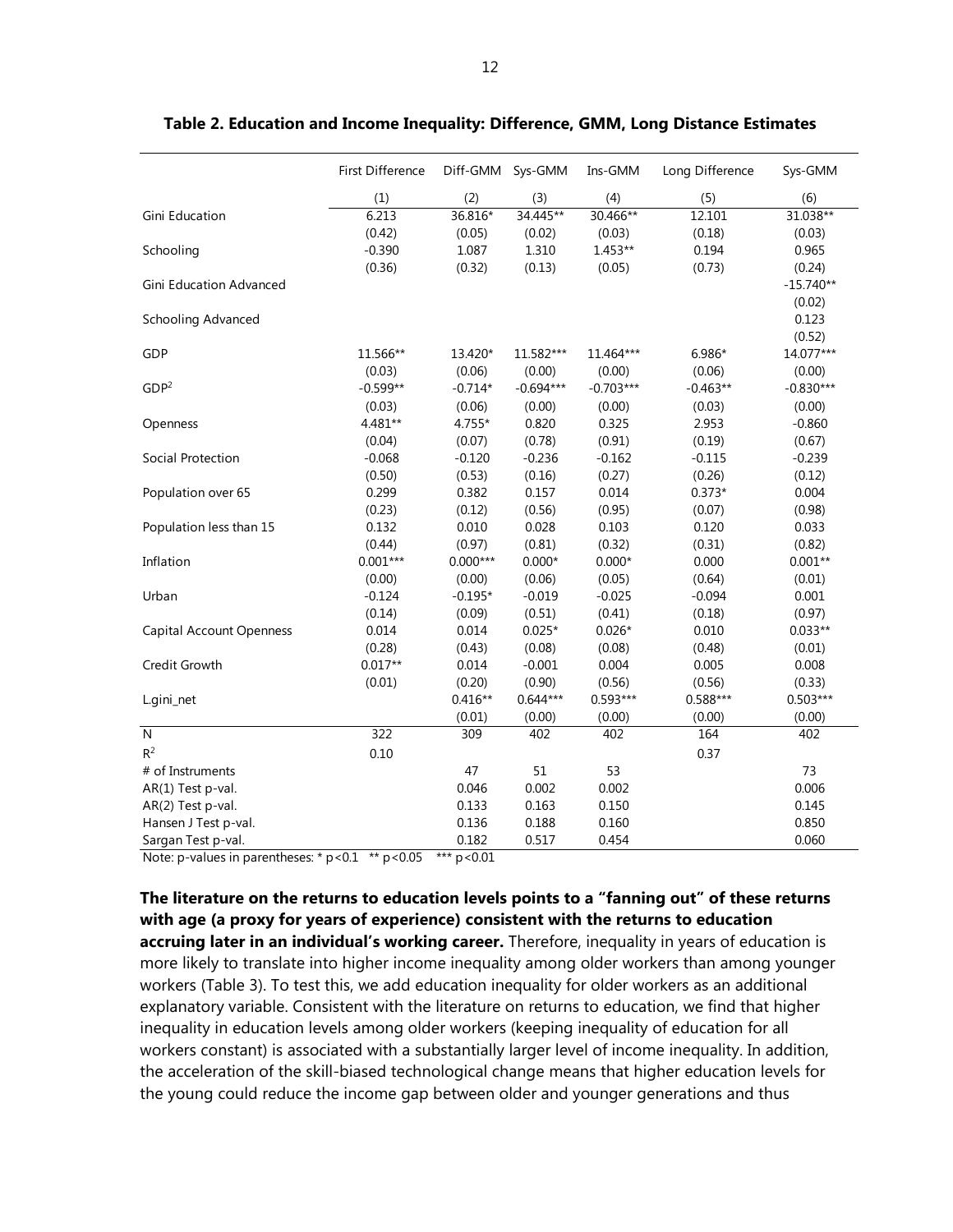income inequality. We test this by including average education for the young as an additional explanatory variable and find that higher education levels for the young are indeed associated with lower income inequality.

|                                 | OLS         | FE         | First Difference Diff-GMM Sys-GMM |            |             | Ins-GMM     |
|---------------------------------|-------------|------------|-----------------------------------|------------|-------------|-------------|
|                                 | (1)         | (2)        | (3)                               | (4)        | (5)         | (6)         |
| Gini Education                  | 2.102       | $-0.990$   | 1.256                             | 7.043      | 5.225       | 1.719       |
|                                 | (0.55)      | (0.83)     | (0.80)                            | (0.47)     | (0.37)      | (0.67)      |
| Schooling                       | $-0.317$    | $-0.268$   | $-0.792$                          | 1.076      | 1.986***    | 1.958***    |
|                                 | (0.50)      | (0.58)     | (0.16)                            | (0.27)     | (0.00)      | (0.01)      |
| Gini Education Old              | $-6.720$    | 21.803     | 10.180                            | 72.386     | 63.903*     | 69.535*     |
|                                 | (0.79)      | (0.37)     | (0.68)                            | (0.23)     | (0.08)      | (0.09)      |
| Schooling Young                 | $-0.188$    | $-0.901$   | $-0.689$                          | $-1.342$   | $-2.830**$  | $-2.250**$  |
|                                 | (0.86)      | (0.11)     | (0.23)                            | (0.27)     | (0.01)      | (0.04)      |
| GDP                             | 10.337**    | 8.340**    | 12.837**                          | 12.232     | 12.327***   | 11.999***   |
|                                 | (0.01)      | (0.03)     | (0.03)                            | (0.14)     | (0.00)      | (0.00)      |
| GDP <sup>2</sup>                | $-0.631***$ | $-0.406**$ | $-0.665**$                        | $-0.627$   | $-0.731***$ | $-0.734***$ |
|                                 | (0.01)      | (0.03)     | (0.03)                            | (0.15)     | (0.00)      | (0.00)      |
| Openness                        | $-7.426**$  | 4.342      | 4.782**                           | 4.917*     | 1.318       | 1.390       |
|                                 | (0.04)      | (0.11)     | (0.03)                            | (0.10)     | (0.59)      | (0.59)      |
| Social Protection               | $-0.488***$ | $-0.003$   | $-0.073$                          | $-0.413*$  | $-0.167$    | $-0.155$    |
|                                 | (0.00)      | (0.97)     | (0.53)                            | (0.09)     | (0.21)      | (0.28)      |
| Population over 65              | 0.298       | $0.353**$  | 0.355                             | $0.746***$ | 0.012       | $-0.020$    |
|                                 | (0.33)      | (0.05)     | (0.16)                            | (0.01)     | (0.96)      | (0.94)      |
| Population less than 15         | 0.358**     | 0.054      | 0.119                             | 0.012      | 0.171       | $0.252**$   |
|                                 | (0.03)      | (0.65)     | (0.49)                            | (0.96)     | (0.22)      | (0.02)      |
| Inflation                       | $0.001***$  | $0.000*$   | $0.001***$                        | $0.001***$ | $0.001*$    | 0.001       |
|                                 | (0.00)      | (0.08)     | (0.00)                            | (0.00)     | (0.07)      | (0.12)      |
| Urban                           | $0.059*$    | $-0.101$   | $-0.099$                          | $-0.222**$ | $-0.017$    | $-0.025$    |
|                                 | (0.08)      | (0.14)     | (0.21)                            | (0.03)     | (0.58)      | (0.49)      |
| <b>Capital Account Openness</b> | $0.047**$   | 0.014      | 0.014                             | 0.010      | $0.030**$   | $0.032**$   |
|                                 | (0.02)      | (0.31)     | (0.29)                            | (0.52)     | (0.01)      | (0.01)      |
| Credit Growth                   | $0.034**$   | $0.020***$ | $0.017**$                         | 0.013      | 0.008       | 0.011       |
|                                 | (0.01)      | (0.00)     | (0.02)                            | (0.11)     | (0.36)      | (0.25)      |
| N                               | 395         | 395        | 301                               | 283        | 374         | 374         |
| # of Instruments                |             |            |                                   | 45         | 50          | 52          |
| AR(1) Test p-val.               |             |            |                                   | 0.374      | 0.007       | 0.008       |
| AR(2) Test p-val.               |             |            |                                   | 0.149      | 0.189       | 0.162       |
| Hansen J Test p-val.            |             |            |                                   | 0.375      | 0.627       | 0.533       |
| Sargan Test p-val.              |             |            |                                   | 0.357      | 0.389       | 0.473       |

**Table 3. Education and Income Inequality: Cohort Effects** 

Note: p-values in parentheses: \*  $p < 0.1$  \*\*  $p < 0.05$  \*\*\*  $p < 0.01$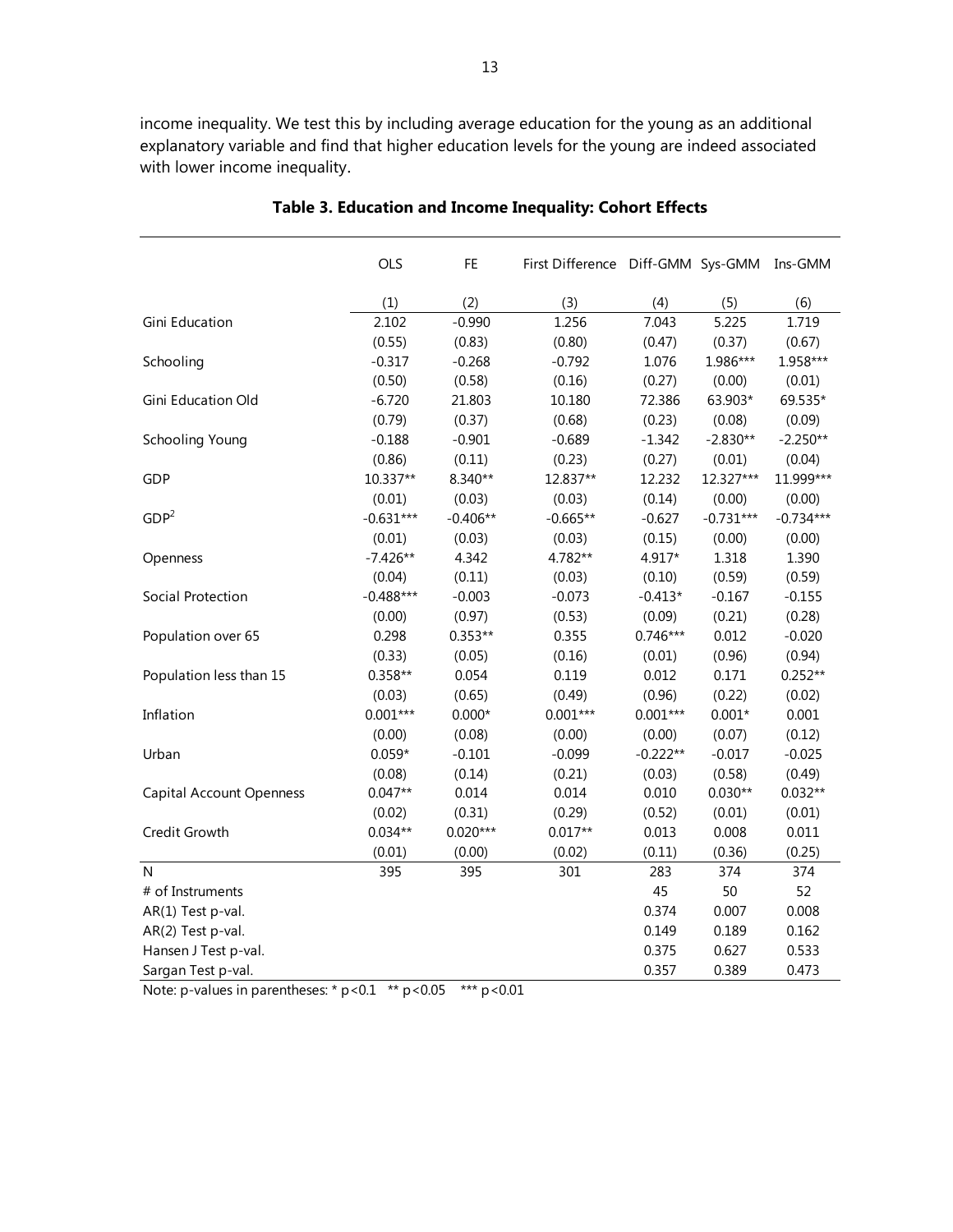## **V. POLICY SIMULATIONS**

**In this section, we use the results from our preferred Sys-GMM estimation to simulate the impacts of education inequality and level on income inequality to get a sense of their quantitative importance in determining income inequality.** We start by analyzing how much of the change in income inequality over the last fifteen years from 1990 to 2005 can be attributed to changes in education outcomes. We then analyze how changing education outcomes over the subsequent two decades might impact income inequality.

## **A. Education and Past Income Inequality**

**Trends in income inequality between 1990 and 2005 varied substantially across regions.** On average in the sample, inequality decreased in both SSA and MENA countries while other regions experienced increases with the Gini increasing by over 5 points in both AP and EE (Table 4). Across all regions, decreases in the inequality of education reduced income inequality, ranging from a 1.5 point decrease in ADV and EE to a 4.8 point decrease in MENA. However, increases in the level of education increased income inequality across all regions by 1.5 to 2.2 points. While the net effect of changing education outcomes was to slightly increase income inequality in ADV, the effect was negative in all other regions. These results highlight the important role education investments can play in mitigating increases in income inequality, in particular the key role played by education expansion strategies that emphasize more equal access to education

| Regions                       | Inequality<br>in 1990 | Inequality<br>in 2005 | Change in<br>Income<br>inequality | From<br>education<br>inequality<br>(absolute<br>change) | From years of<br>schooling<br>(absolute<br>change) | Total change<br>in Income<br>inequality<br>from<br>education | Number of<br>countries |
|-------------------------------|-----------------------|-----------------------|-----------------------------------|---------------------------------------------------------|----------------------------------------------------|--------------------------------------------------------------|------------------------|
| Advanced Economies            | 28.1                  | 30.4                  | 2.3                               | $-0.9$                                                  | 1.5                                                | 0.5                                                          | 32                     |
| <b>Emerging Europe</b>        | 25.3                  | 33.0                  | 7.7                               | $-2.9$                                                  | 1.5                                                | $-1.4$                                                       | 11                     |
| Latin America & the Caribbean | 46.4                  | 48.0                  | 1.5                               | $-2.8$                                                  | 1.9                                                | $-0.9$                                                       | 21                     |
| Asia & Pacific                | 33.5                  | 38.6                  | 5.1                               | $-3.8$                                                  | 1.9                                                | $-1.8$                                                       | 15                     |
| Middle East & North Africa    | 38.7                  | 37.2                  | $-1.6$                            | $-4.8$                                                  | 2.2                                                | $-2.7$                                                       |                        |
| Sub-Saharan Africa            | 49.4                  | 43.6                  | $-5.8$                            | $-3.6$                                                  | 1.7                                                | $-1.9$                                                       | 17                     |

|  |  | Table 4. Implications of Changing Education Outcomes for Income Inequality, 1990-2005 |  |  |
|--|--|---------------------------------------------------------------------------------------|--|--|
|  |  |                                                                                       |  |  |

Source: Simulations based on Table 2, Column 6.

## **B. Education and Future Income Inequality**

**Table 5 presents projections of the impact of future changes in education levels and education inequality on income inequality from 2005 to 2025.** The average level of education is projected forward based on known education levels for current working cohorts while future working cohorts are assumed to have the same education outcomes of the youngest current working cohort (i.e., those aged 20–25 years in 2005). These changes in education levels are then used to project the impact on education inequality. The results indicate that changes in education outcomes will continue to have a dampening impact on income inequality over this period in most regions, with the exception of ADV, where it will increase income inequality by 0.1 points. Similar to the period 1990–2005, continued decreases in education inequality will have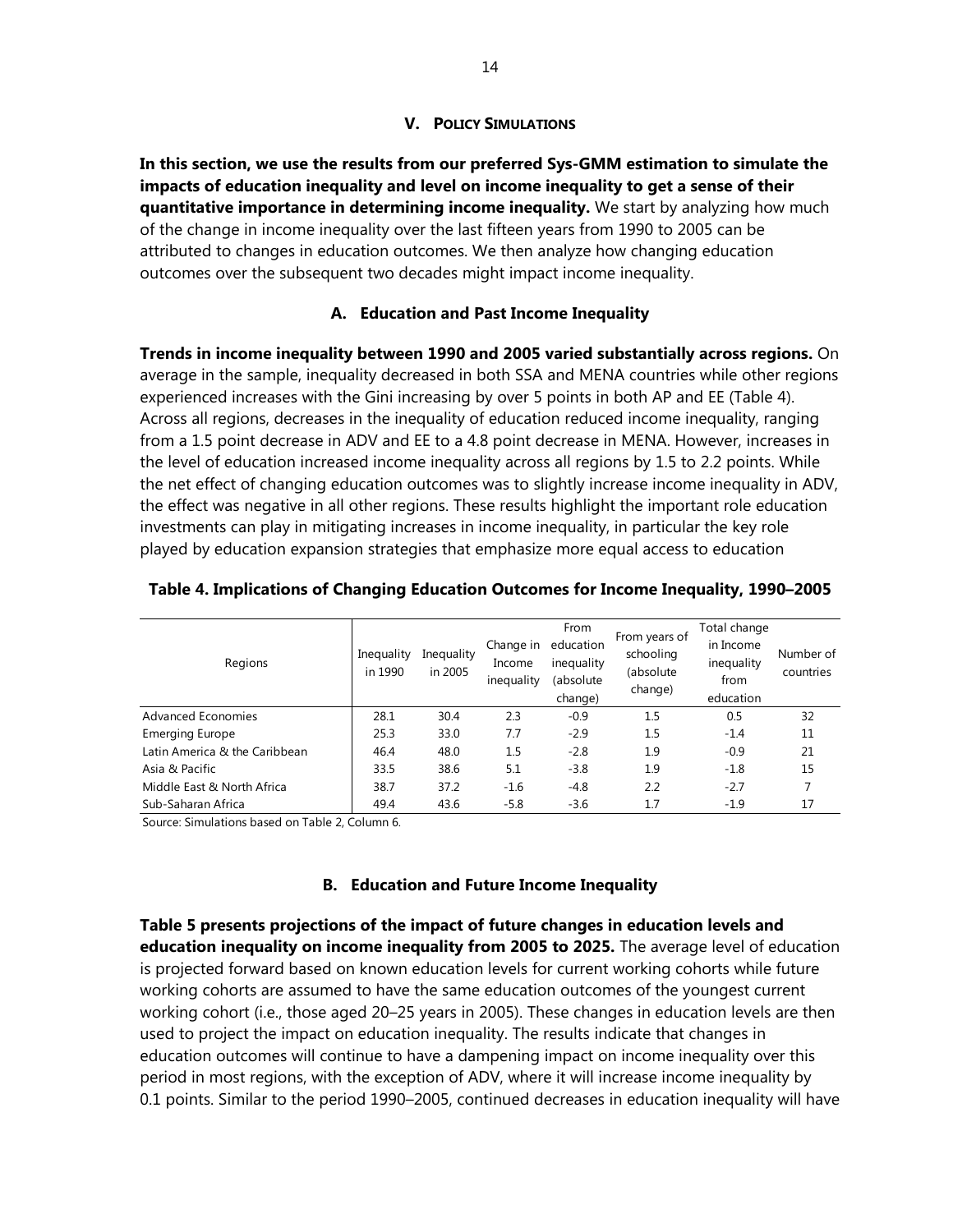a dampening impact on income inequality while increasing education levels will increase income inequality, with both impacts being smaller than for the earlier shorter period. However, the results for ADV suggest that the income inequality reducing impact of education can be expected to decrease as the level of education increases, and the inequality of education decreases, in emerging and developing economies and converges to levels observed in advanced economies. This highlights the importance of also focusing on reducing the inequality of education quality (e.g., as captured by cognitive skills) to enhance the income inequality reducing impact of education expansion.

| Regions                       | Inequality in<br>2005 | From education<br>inequality (%<br>improvement) | From years of<br>schooling (%<br>improvement) | Total  | Number of<br>countries |
|-------------------------------|-----------------------|-------------------------------------------------|-----------------------------------------------|--------|------------------------|
| Advanced Economies            | 30.4                  | $-0.7$                                          | $1.2\phantom{0}$                              | 0.1    | 35                     |
| <b>Emerging Europe</b>        | 33.0                  | $-1.4$                                          | 1.1                                           | $-0.1$ | 12                     |
| Latin America & the Caribbean | 48.0                  | $-2.9$                                          | 1.4                                           | $-1.3$ | 25                     |
| Asia & Pacific                | 38.6                  | $-3.0$                                          | 1.3                                           | $-1.5$ | 23                     |
| Middle East & North Africa    | 37.2                  | $-4.1$                                          | 1.6                                           | $-2.3$ | 18                     |
| Sub-Saharan Africa            | 43.6                  | $-3.2$                                          | $1.1\,$                                       | $-2.0$ | 29                     |

#### **Table 5. Implications of Changing Education Outcomes for Income Inequality, 2005–2025**

Source: Simulations based on Table 2, Column 6.

#### **VI. CONCLUSIONS**

**This paper presents new results on the relationship between education expansion and income inequality.** It extends the existing literature in a number of dimensions. First, it addresses key econometric issues ignored in the existing literature related to the need to allow for the persistence of income inequality and the endogeneity of education and inequality outcomes, both of which require the use of dynamic panel analysis. Second, the analysis tests for heterogeneity in these relationships across country income groups as well as across different age cohorts. Finally, the paper uses a new database on income inequality that addresses concerns about the quality of the income inequality data currently widely used in the literature, and also extends the period of the analysis.

**The analysis demonstrates clearly the importance of controlling for persistence,** 

**endogeneity and heterogeneity.** When dynamic panel estimation techniques are applied, the positive relationship between education inequality and income inequality becomes substantially larger, statistically significant and stable across the various estimators. This is consistent with our theoretical insights based on the human capital model and confirms that education expansion reduces income inequality through decreasing the inequality of education. However, the relationship between income inequality and schooling levels is found to be positive but small and not always statistically significant. Statistical tests indicate that our dynamic estimators are consistent and that that our identifying instruments are valid.

**Our policy simulations confirm that the net impact of education expansion over the last fifteen years has been to reduce income inequality, especially in emerging and developing economies.** Although the magnitude of the net impact on income inequality varies across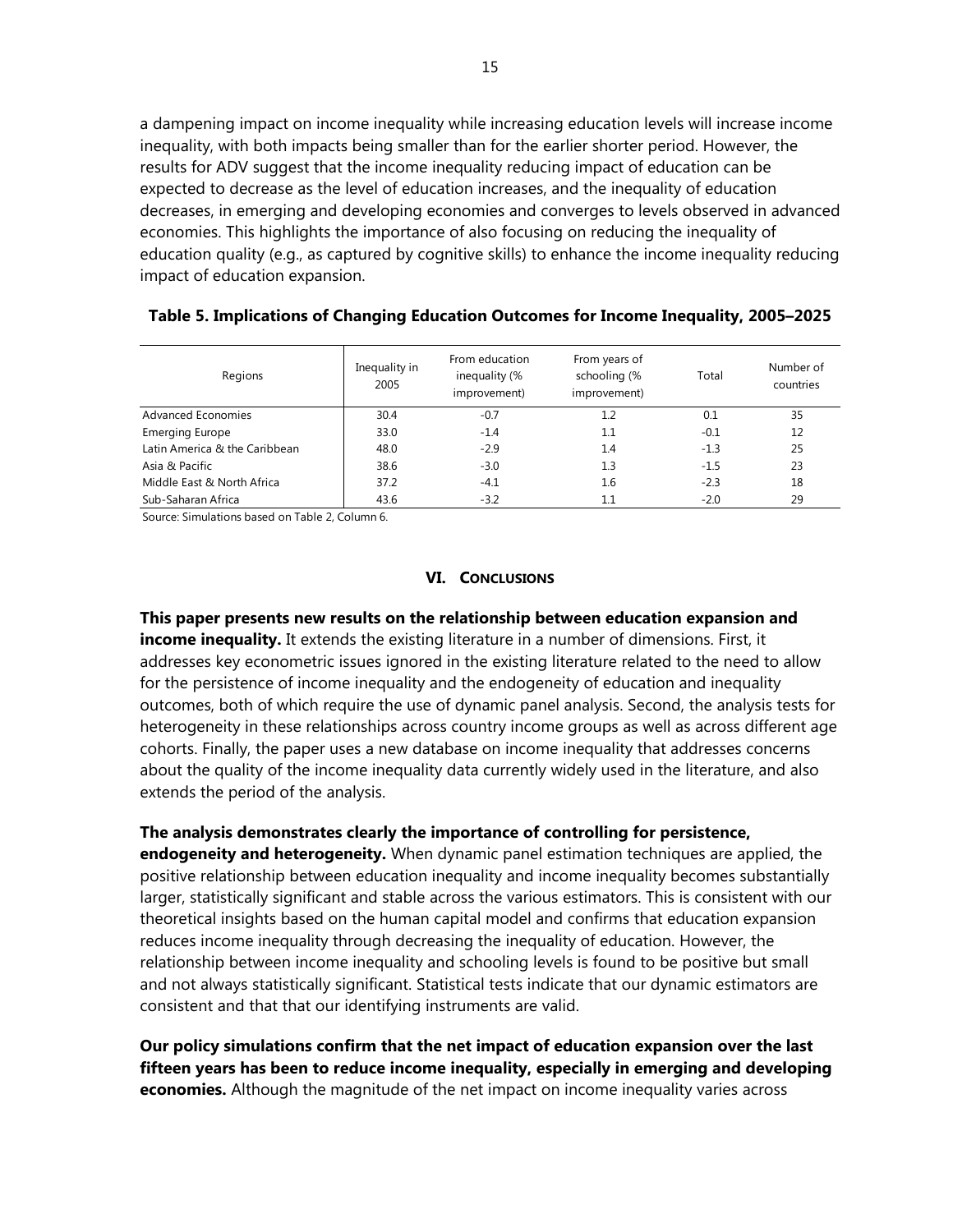emerging and developing economies, it is always inequality reducing. This reduction reflects decreasing education inequality, which is only partly offset by the inequality-increasing effects of rising education levels. In advanced economies, education expansion is associated with a net increase in income inequality. This reflects the relatively smaller impact of decreasing education inequality at the lower levels of education inequality observed in advanced economies being offset by the income inequality-increasing impact of rising levels of education (consistent with constant or increasing returns to additional years of education).

**Projections forward over two decades suggest that education expansion will continue to have an inequality-reducing impact in emerging and developing economies.** Even though the inequality-reducing impact of falling education inequality is offset by the inequalityincreasing impact of rising education levels, the net impact is still inequality reducing. The inequality-increasing impact of education expansion in advanced economies suggests that the inequality-reducing role of education expansion in emerging and developing economies will diminish as these countries develop. Therefore, other policies will also be needed to address rising income inequality. Among these, it is likely that focusing on reducing the inequality of education quality (e.g., improving cognitive skills) can help to enhance the role of education expansion as a force for reducing income inequality.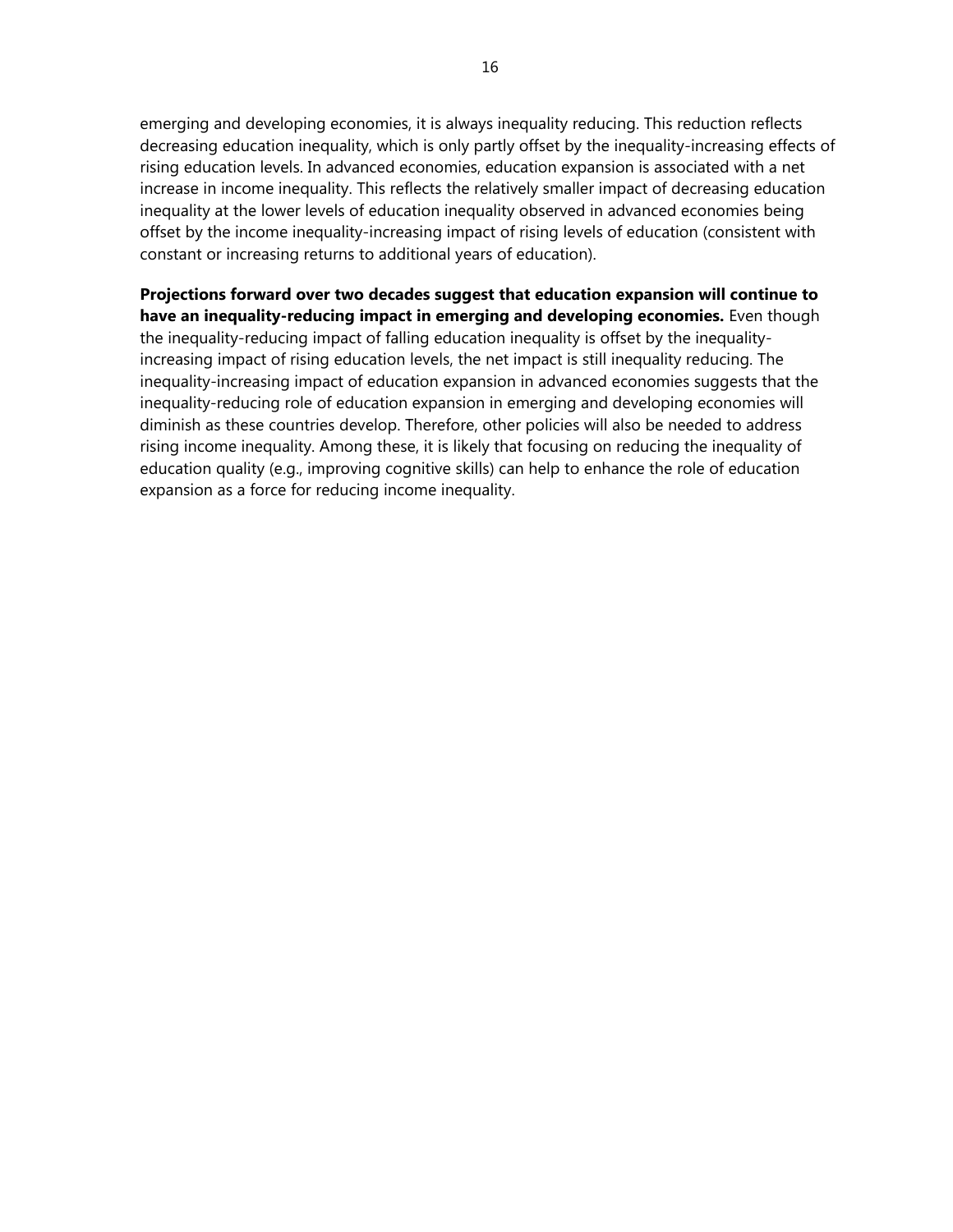## **Appendix 1. Explanatory Variables and their Sources**

The explanatory variables used in this paper were selected based on factors identified in the literature as important determinants of income inequality. In this appendix, we briefly discuss the variables and their sources.

*Level of income.* We test the Kuznets inverted-U hypothesis. According to this hypothesis, there is a positive correlation between income inequality and per capita income at low levels of income, which eventually becomes negative after a country reaches a specific level of development. In order to test this hypothesis, we use the log of ppp per capita income and its square. We use the variable "GDP per capita, ppp" in the World Bank's World Development Indicators (WDI).

*Social public spending***.** Spending on social programs is expected to be progressively targeted and thus to reduce inequality. Government social expenditure is obtained from IMF, Government Finance Statistics Yearbook. It includes pension and other welfare benefits. For most countries data is available from 1990, but advanced economies have available data from 1970.

*Trade openness.* According to the Heckscher-Ohlin and the Stolper-Samuelson theoretical framework, greater trade openness should increase the relative demand and prices for unskilled labor and lead to a more equal distribution of wages in low-skilled-labor abundant countries and a more unequal distribution of wages in high-skilled labor abundant countries. We use the commonly used variable (exports + imports) / GDP to capture a country's degree of trade openness.

*Capital account openness.* By relaxing credit supply constraints, capital openness is expected to reduce income inequality if institutions are strong (LaGarda et al, 2016). In this paper, we use the variable "cap100" of the IMF's Annual Report on Exchange Restrictions to reflect the degree of openness of the capital account. Higher values of the indices represent greater openness; lower values of the indices represent greater restrictiveness.

*Credit to the private sector.* Similar to capital account openness, greater availability of credit should minimize the amount of credit-constrained people in a country and reduce income inequality. In our paper, we use the variable "credit to the private sector/GDP" from the IMF's Government Finance Statistics Yearbook.

*Dependency ratio.* Theoretical economic models posit that, all other things being equal, an ageing population and a rising dependency ratio tend to increase income inequality (Von Weizsäcker, 1995). We use population data from the World Bank's WDI. Specifically, we use the proportion of the elderly (above 65 years old) and the children (below 16 years old) in the population.

*Inflation.* Several empirical and theoretical studies have analyzed the relationship between inflation and income inequality. The data on these studies have consistently shown a positive correlation between these two variables. In this paper, we use average annual CPI inflation as measured in the IMF's Government Finance Statistics Yearbook.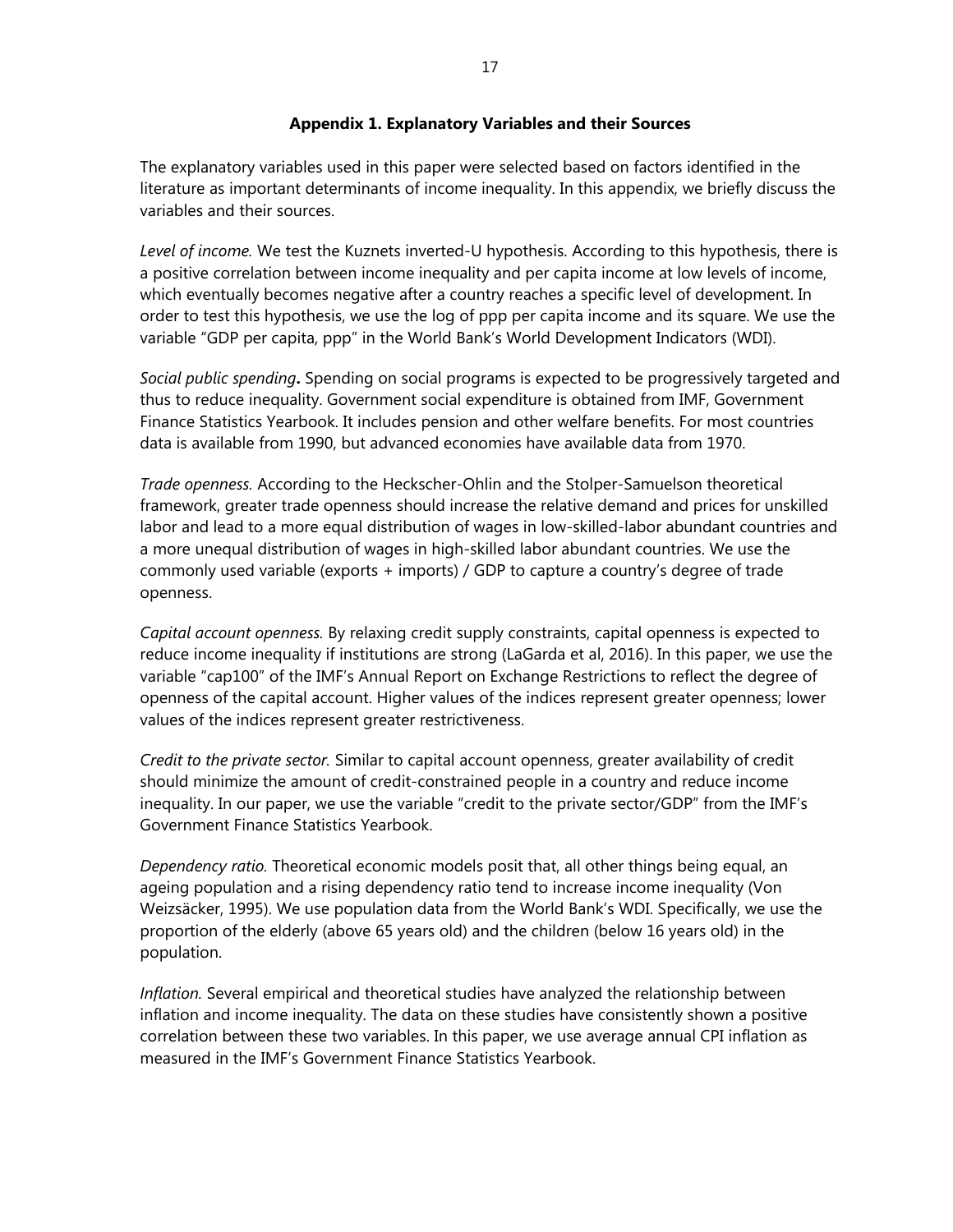*Urban population.* Reflecting the gap in income between rural and urban populations, different urbanization levels can lead to differences in income inequality. We use the percentage of the population living in urban areas in the World Bank's WDI.

|                                         | Mean    | SD      | <b>Obs</b> |  |
|-----------------------------------------|---------|---------|------------|--|
| GDP per capita PPP (constant 2000 US\$) | 5617.89 | 8872.32 | 1588       |  |
| Social spending (%GDP)                  | 6.30    | 6.10    | 813        |  |
| Trade openness ((Exports+Imports)/GDP)  | 0.22    | 0.16    | 775        |  |
| Capital account openness (Cap100)       | 58.53   | 29.38   | 1134       |  |
| Credit to the private sector (%GDP)     | 37.75   | 38.02   | 1400       |  |
| Elderly population (% total population) | 6.05    | 4.06    | 1985       |  |
| Children (% total population)           | 35.47   | 10.05   | 1985       |  |
| Inflation (% average)                   | 37.35   | 412.93  | 1267       |  |
| Urban (% population)                    | 48.57   | 25.40   | 2150       |  |

## **Appendix Table 1. Summary Statistics**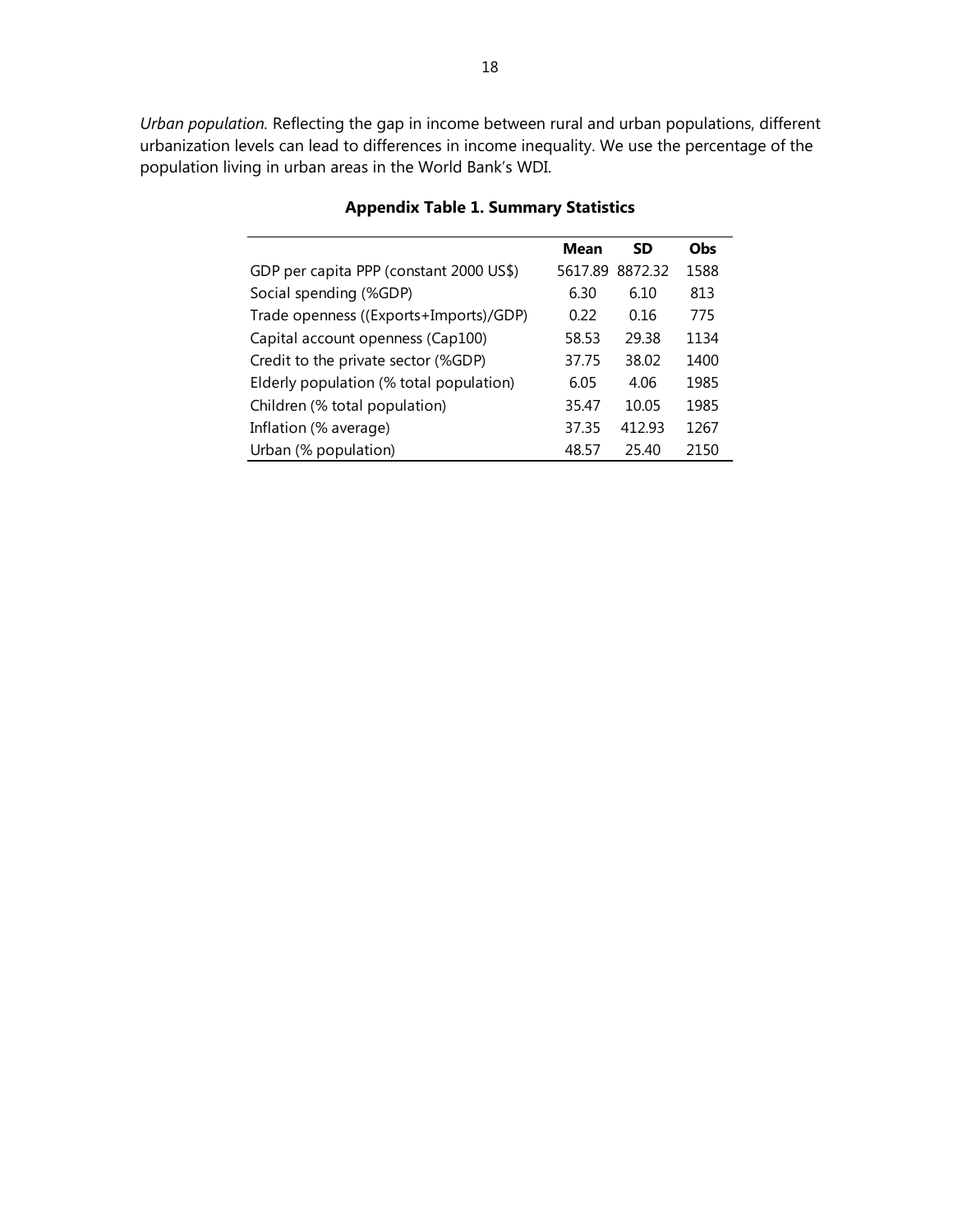## **Appendix 2. Constructing a Measure of Education Inequality**

There is no measure of education inequality in Barro and Lee database, which is the source for our education data. Thus, we estimate each country's education inequality using the standard method to calculate income inequality from a Lorenz curve.

In order to implement this method, we need a disaggregated measure of schooling attainment. The education attainment data provided in the Barro and Lee database is presented as the fraction of the population with no education, and with incomplete and complete primary, secondary and tertiary schooling. Thus, the first step in the estimation of the education Gini for education inequality is to assign an average education level to each of these categories of education achievement.

While assigning a specific average to these categories might be considered somehow arbitrary, the estimation results did not change much when we assigned slightly different numbers to these categories. Specifically, we assigned a value of 1 for the category no education, a value of 4 for incomplete and a 7 for complete primary education. We assigned a value of 10 for incomplete and a 13 for complete secondary education. Finally, we assigned a value of 16 for incomplete and 19 for complete tertiary education.

Finally, with these average numbers for each education category, we can calculate total number of years of education for different segments of each country's population. Using these total years of education, we simply apply the concept of the Lorenz curve using the population of each segment as weights.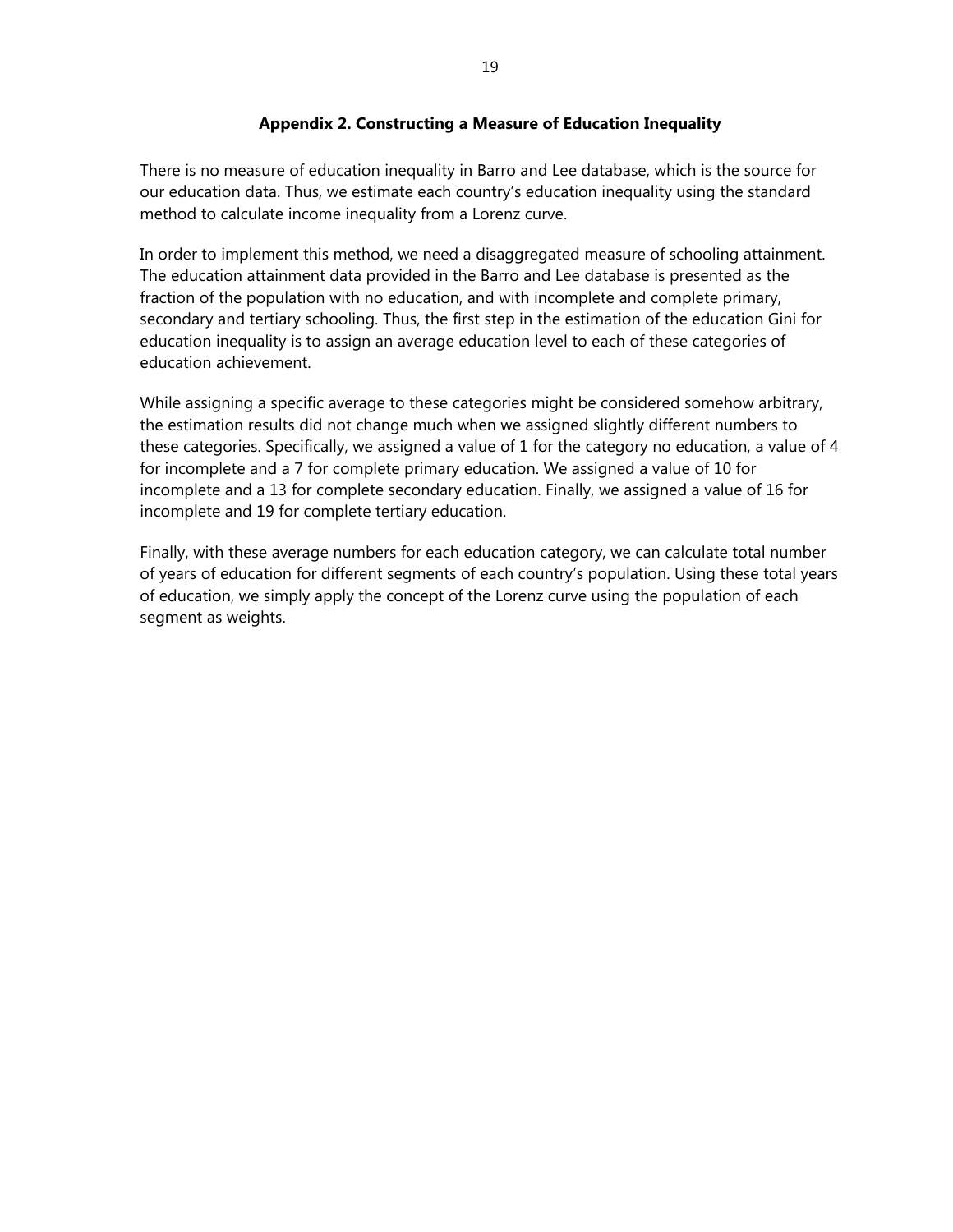#### **REFERENCES**

- Acemoglu, Daron, 1997, ''Matching, Heterogeneity, and the Evolution of Income Distribution,'' *Journal of Economic Growth*, Vol. 2 (March), pp. 61–92.
- Adelman, Irma and Cynthia T. Morris, 1973, *Economic Growth and Social Equity in Developing Countries*, Stanford University Press, Stanford, California.
- Ahluwalia, Montek S., 1976, ''Income Distribution and Development: Some Stylized Facts,'' *American Economic Review*, Papers and Proceedings, Vo. 66 (May), pp. 128–35.
- Alvaredo, F., A. Atkinson, T. Piketty, and E. Saez, 2013, "The Top 1 Percent in International and Historical Perspective," *Journal of Economic Perspectives*, Vol. 27, No. 3, pp. 3–20.
- Anand, Sudhir and Ravi Kanbur, 1993, ''The Kuznets Process and the Inequality-Development Relationship,'' *Journal of Development Economics*, Vol. 40 (February), pp. 25–52.
- Atkinson, Anthony B., 1997, ''Bringing Income Distribution in from the Cold,'' *Economic Journal*, Vol. 107 (March), pp. 297–321.
- Barro, Robert and Jong-Wha Lee, 1994, ''Sources of Economic Growth,'' *Carnegie*-*Rochester Series on Public Policy, Vol.* 40 (June), pp. 1–46.
- ———, 1996, ''International Measures of Schooling Years and Schooling Quality,'' *American Economic Review*, Papers and Proceedings, Vol. 86 (May), pp. 218–23.
- Barro, Robert, 1999, ''Inequality, Growth, and Investment,'' mimeo, Harvard University, Cambridge, Massachusetts.
- ———, 2013, "Education and Economic Growth", Annals of Economics and Finance, Vol. 14(2), pp. 301–28.
- ——— and Jong-Wha Lee, 2015, *Education Matters: Global Schooling Gains from the 19th to the 21st Century,* Chapter 2 (London: Oxford University Press).
- Becker, Gary S. and Barry R. Chiswick, 1966, ''Education and the Distribution of Earnings,'' *American Economic Review*, Papers and Proceedings, Vol. 56 (May), pp. 358–69.
- Becker, Gary S. and Nigel Tomes, 1986, ''Human Capital and the Rise and Fall of Families,'' *Journal of Labor Economics*, Vol. 4 (July), S1–S39.
- Benabou, Roland, 1994, ''Education, Income Distribution, and Growth: The Local Connection,'' NBER Working Paper 4798, National Bureau of Economic Research, Cambridge, Massachusetts.
- ———, 1993, ''Inequality and Growth,'' *NBER Macroeconomics Annual*, pp. 11–92.
- Bulir, Ales, 1998, ''Income Inequality: Does Inflation Matter?'' IMF Working Paper WP/98/7 (Washington: International Monetary Fund).
- Castelló-Climent, Amparo and Rafael Doménech, 2014, Working Paper 12/28, BBVA Research.
- Chenery, Hollis B. and Moshe Syrquin, 1975, *Patterns of Development*, *1950–1970,* Oxford University Press for the World Bank, London.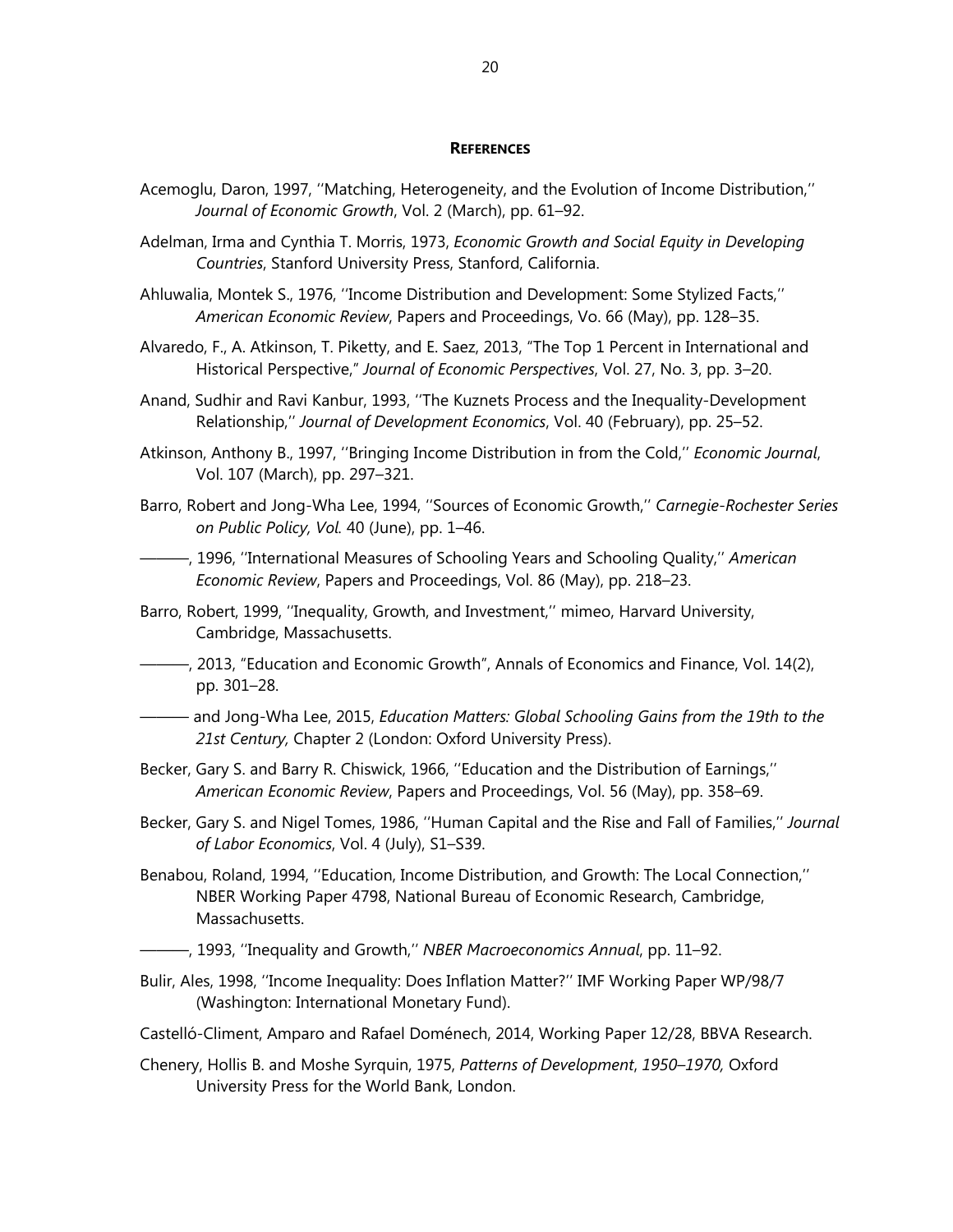- Chiswick, Barry R., 1971, ''Earnings Inequality and Economic Development,'' *Quarterly Journal of Economics*, Vol. 85, pp. 21–39.
- Corak, Miles, 2013, "Income Inequality, Equality of Opportunity, and Intergenerational Mobility," *Journal of Economic Perspectives*, Vol. 27 (No. 3, Summer), pp. 79–102.
- Dabla-Norris, Eras, Kalpana Kochhar, Nujin Suphaphiphat, Frantisek Ricka, and Evridiki Tsounta, 2015, "Causes and Consequences of Income Inequality: A Global Perspective", IMF Staff Discussion Paper SDN/15/13 (Washington: International Monetary Fund).
- De Gregorio, Jose, 1995, ''Comment,'' in Rudi Dornbusch and Sebastian Edwards (eds), *Stabilization*, *Economic Reform and Growth* (Chicago: University of Chicago Press).
- De Gregorio, Jose and Se-Jik Kim, 2000, ''Credit Markets with Differences in Abilities: Education, Distribution and Growth,'' *International Economic Review*, Vol. 41 (August), pp. 579–607.
- De Gregorio, Jose and Jong-Wha Lee, 1999, ''Education and Income Distribution: New Evidence from Cross-Country Data,'' Development Discussion Papers No. 714 (Cambridge, Massachusetts: Harvard Institute for International Development), www.hiid.harvard.edu\_pub\_ddps.html).
- Deininger, Klaus W. and Lyn Squire, 1996, ''A New Data Set Measuring Income Inequality,'' *World Bank Economic Review*, Vol. 10 (September), pp. 565–91.
- ———, 1998, ''New Ways of Looking at Old Issues: Inequality and Growth,'' *Journal of Development Economics*, Vol. 57 (December), pp. 259–87.
- Durlauf, Steven N., 1996, ''A Theory of Persistent Income Inequality,'' *Journal of Economic Growth*, Vol. 1 (March), pp. 75–93.
- Gallop, J., Steven Radelet, and Andrew Warner, 1998, ''Economic Growth and Income of the Poor,'' mimeo (Cambridge, Massachusetts: Harvard Institute for International Development).
- Galor, Oded and Daniel Tsiddon, 1997, ''The Distribution of Human Capital and Economic Growth,'' *Journal of Economic Growth*, Vol. 2 (March), pp. 93–124.
- Galor, Oded and Joseph Zeira, 1993, ''Income Distribution and Macroeconomics,'' *Review of Economic Studies*, Vol. 60 (January), pp. 35–53.
- Gottschalk, Peter and Timothy M. Smeeding, 1997, ''Cross-National Comparisons of Earnings and Income Inequality,'' Journal of Economic Literature, Vol. 35 (June), pp. 633–87.
- Hanushek, E., and L. Wobmann, 2010, "Education and Economic Growth", International Encyclopedia of Education, Vol. 2, pp. 245–52.
- Hanushek, E., 2013, "Economic Growth in Developing Countries: The Role of Human Capital", *Economics of Education Review*, 37, 204-212.
- Jenkins, Stephen, 2015. "World Income Inequality Databases: An Assessment of WIID and SWIID," *Journal of Economic Inequality*, Vol. 13 (December), pp. 629–71.
- Knight, John B. and Richard H. Sabot, 1983, ''Educational Expansion and the Kuznets Effect,'' *American Economic Review*, Vol. 73 (December), pp. 1132–6.